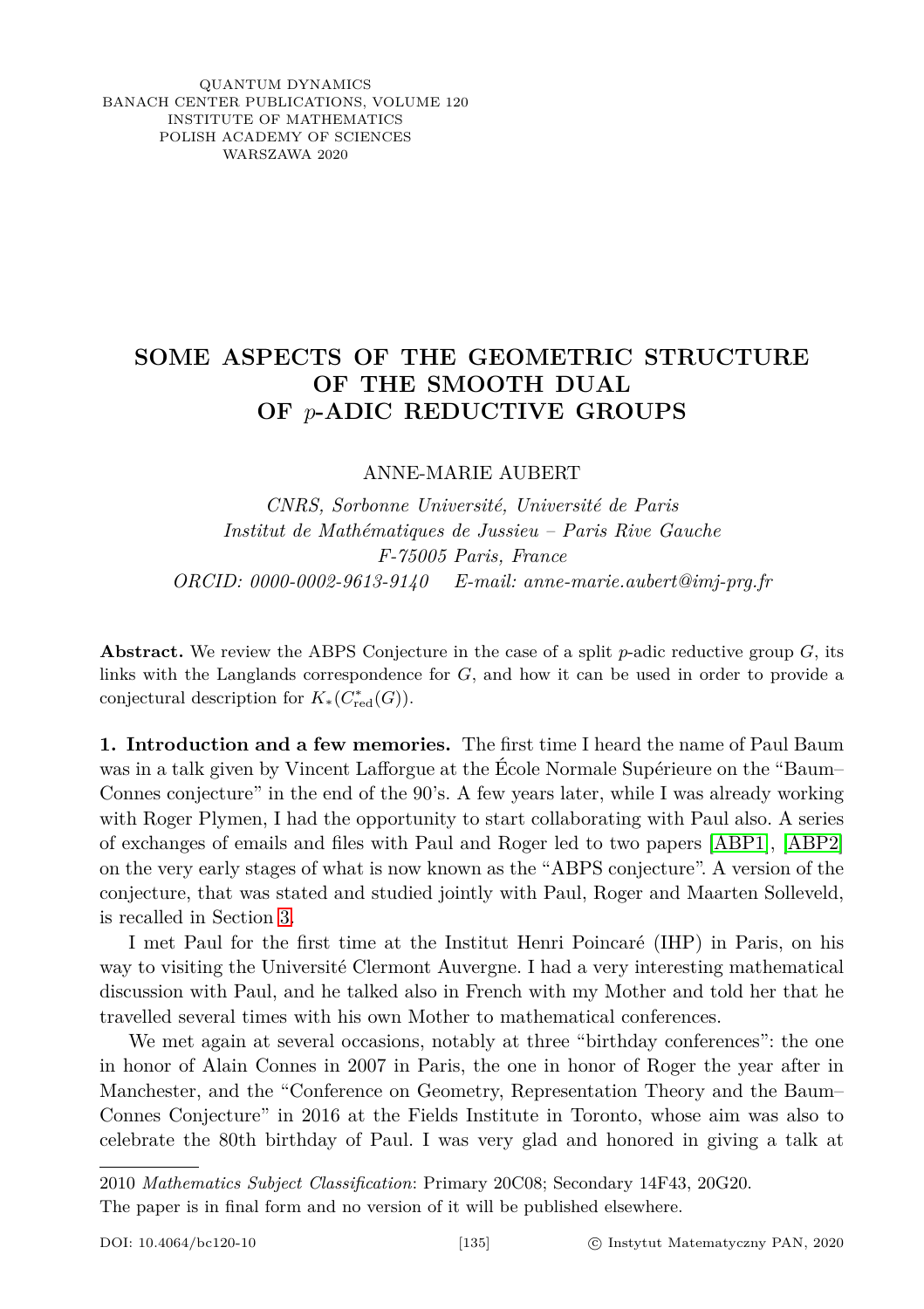the conference on joint works with Paul, Maarten, Roger and my former student Ahmed Moussaoui, which link the Baum–Connes conjecture to the Langlands program. Paul himself gave a beautiful talk on our work [\[ABPS10\]](#page-13-2), the most recent of a long list of joint papers [\[ABPS1\]](#page-13-3), [\[ABPS2\]](#page-13-4), [\[ABPS3\]](#page-13-5), [\[ABPS4\]](#page-13-6), [\[ABPS5\]](#page-13-7), [\[ABPS6\]](#page-13-8), [\[ABPS7\]](#page-13-9), [\[ABPS8\]](#page-13-10), [\[ABPS9\]](#page-13-11). I enjoy always very much attending Paul's talks: I really appreciate his ability in presenting the key ideas of a rather technical subject in a very simple and limpid manner. For more memories, the reader is invited to look at [\[APS\]](#page-13-12).

Here is a brief outline of the article. In the first section we will describe two kinds of *extended quotients* that we will call *geometric* and *spectral*, respectively. The notion of geometric (also called "ordinary") extended quotient of a complex affine variety by a finite group  $\Gamma$  acting on it was brought by Paul from the world of noncommutative geometry to that of representations of *p*-adic groups. The spectral extended quotient is the analogue of the latter in which the role of the conjugacy classes of  $\Gamma$  is played by the isomorphism classes of irreducible representations of Γ.

In the rest of the article, we will focus on the spectral version and explain how it occurs in the theory of smooth representations of *split p*-adic reductive groups and in the Langlands program via the ABPS conjecture and a Galois version of the latter (that is in fact a theorem: Theorem [5.1\)](#page-10-0), respectively. The key ingredients are the decompositions into *Bernstein series* of the set of isomorphism classes of irreducible smooth representations of the *p*-adic group (due to Bernstein) and of the set of its enhanced Langlands parameters (obtained in [\[AMS1\]](#page-13-13)). In the last section, we will explain the relation of the Bernstein decomposition of the reduced *C* ∗ -algebra of a split *p*-adic group *G* with the Baum–Connes Conjecture for *G* (which was proved by V. Lafforgue).

The results presented in the article are specializations to the case of split groups of more elaborated versions (see in particular [\[ABPS8\]](#page-13-10) and [\[AMS1\]](#page-13-13)) that involve certain non-trivial twists in general, and notably a notion of *twisted extended quotient*.

**2. The geometric and spectral extended quotients.** Let Γ be a finite group acting as automorphisms of a complex affine variety *X*. For  $x \in X$ , let  $\Gamma_x$  denote the stabilizer group of *x*:

$$
\Gamma_x := \{ \gamma \in \Gamma : \gamma \cdot x = x \}.
$$

We denote by  $\Gamma_x$  the set of conjugacy classes of  $\Gamma_x$  and by  $\text{Irr}(\Gamma_x)$  the set of equivalence classes of irreducible representations of Γ*x*.

We set

$$
\widetilde{X}_{\text{geo}} := \{ (x, \underline{\gamma}) \in X \times \Gamma : \underline{\gamma} \in \underline{\Gamma}_x \},
$$
  

$$
\widetilde{X}_{\text{spec}} := \{ (x, \tau) \in X \times \text{Irr}(\Gamma) : \tau \in \text{Irr}(\Gamma_x) \}.
$$

Then  $\Gamma$  acts on  $\widetilde{X}_{\text{geo}}$  by

$$
\gamma'\cdot(x,\underline{\gamma}):=(\gamma'\cdot x,\gamma'\underline{\gamma}(\gamma')^{-1}),
$$

on  $\widetilde{X}_{\text{spec}}$  by

$$
\gamma'\cdot(x,\tau):=(\gamma'\cdot x,\gamma'_*\tau),
$$

where  $\gamma'_*: \operatorname{Irr}(\Gamma_x) \to \operatorname{Irr}(\Gamma_{\gamma'x}).$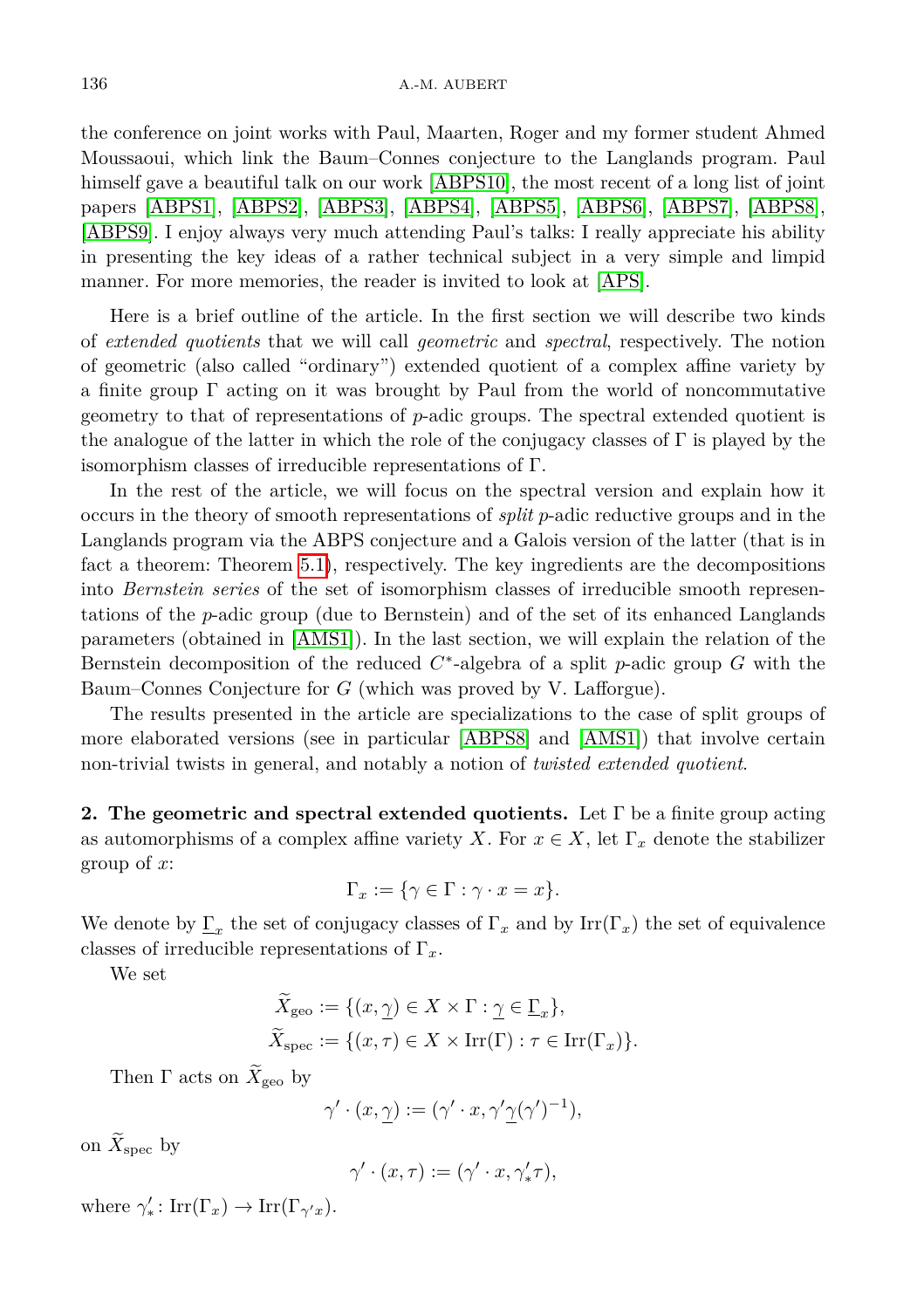Definition 2.1. We define the *geometric* and *spectral extended quotients* of *X* by Γ as

$$
X/\!/\underline{\Gamma} := \widetilde{X}_{\text{geo}}/\Gamma \quad \text{and} \quad X/\!/\Gamma := \widetilde{X}_{\text{spec}}/\Gamma,
$$

respectively.

The quotient variety *X/*Γ is obtained by collapsing each orbit to a point, it is an affine variety. The geometric extended quotient is obtained by replacing the orbit of  $x \in X$  by  $\underline{\Gamma}_x$ , while the spectral extended quotient is obtained by replacing it by the set  $\text{Irr}(\Gamma_x)$ .

REMARK 2.2. For each  $x \in X$ , the sets  $\Gamma_x$  and  $\text{Irr}(\Gamma_x)$  are in bijection, but not in canonical way in general. It follows that the extended quotients *X//*Γ and *X//*Γ are in bijection, but again not in canonical way in general.

The geometric extended quotient *X//*Γ, also called the *ordinary extended quotient*[1](#page-2-1) , coincides with the *transformation groupoid* attached to the Γ-set *X*. Recall that the latter is the small category with objects the elements of *X* and with morphisms  $x \to y$  the pairs  $(x, \gamma)$  such that  $\gamma \cdot x = y$ , the composition being defined as  $(x', \gamma') \circ (x, \gamma) := (x, \gamma' \gamma)$ , which is defined provided  $x' = \gamma \cdot x$ .

The projections  $(x, 0) \mapsto x$  and  $(x, \tau) \mapsto x$  from  $\widetilde{X}_{\text{geo}}$  and  $\widetilde{X}_{\text{spec}}$  to *X* are *Γ*-equivariant and so pass to quotient spaces to give morphisms of affine varieties

 $pr_{\text{geo}}: X/\!/\underline{\Gamma} \to X/\Gamma$  and  $pr_{\text{spec}}: X/\!/\Gamma \to X/\Gamma$ .

These maps will be referred to as the projections of the extended quotients onto the ordinary quotient.

The inclusions  $x \mapsto (x, e)$  and  $x \mapsto (x, \text{triv})$  of *X* into  $\widetilde{X}_{\text{geo}}$  and  $\widetilde{X}_{\text{spec}}$  are  $\Gamma$ -equivariant and so pass to quotient spaces to give inclusions of affine varieties

 $X/\Gamma \hookrightarrow X/\Gamma$  and  $X/\Gamma \hookrightarrow X/\Gamma$ .

with *X*/ $\Gamma$  removed will be denoted  $X/\Gamma - X/\Gamma$  and  $X/\Gamma - X/\Gamma$ , respectively.

<span id="page-2-0"></span>**3. Extended quotients and representations of** *p***-adic groups: the ABPS conjecture.** Let F be a local non-Archimedean field with finite residual field  $k_F = \mathbb{F}_q$ . Let  $F_{\text{sep}}$  be a fixed separable closure of *F*, and let  $\Gamma_F$  denote the Galois group of  $F_{\text{sep}}/F$ . Let *W<sub>F</sub>* denote the Weil group  $W_F$  of *F* (relative to  $F_{\text{sep}}$ ), and let  $I_F \subset W_F$  be the inertia subgroup.

Let **G** be a connected reductive algebraic group defined and split over *F*, and let *G* denote the group of the *F*-rational points of **G**.

**3.1. The Bernstein center.** Let  $\text{Rep}(G)$  denote the category of smooth representations of *G*. Recall that an irreducible smooth complex representation of the group *G* is called *supercuspidal* if it does not appear in any *G*-representation induced from a proper Levi subgroup of *G*. An irreducible *G*-representation is supercuspidal if and only if all its matrix coefficients have compact support modulo the center of *G*.

<span id="page-2-1"></span><sup>&</sup>lt;sup>1</sup>In this terminology, the spectral extended quotient is called the *extended quotient of the second kind*.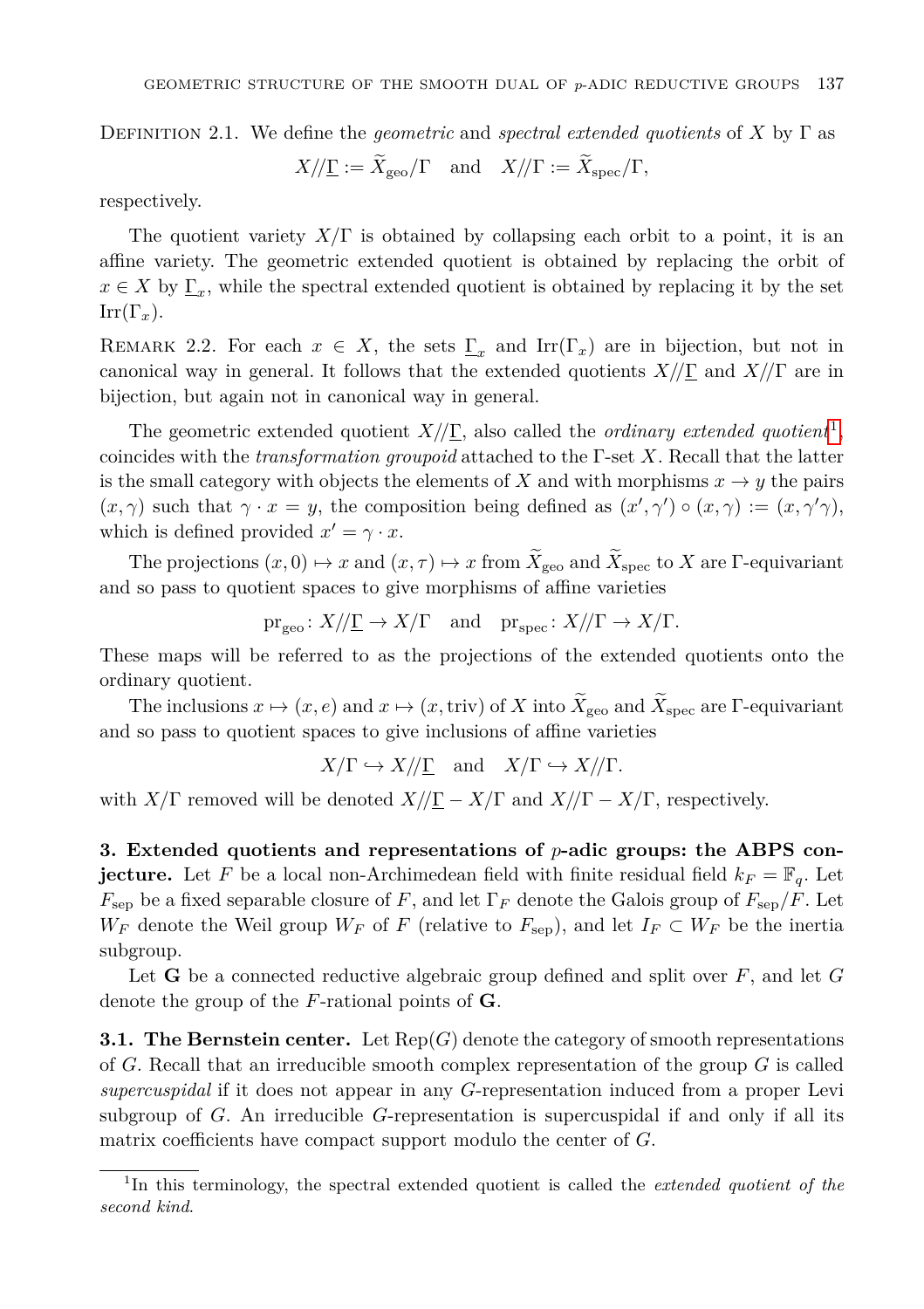Let P be a parabolic subgroup of G with Levi factor L and write  $I_P^G$  for the functor of normalized parabolic induction from  $\text{Rep}(L)$  to  $\text{Rep}(G)$ . Let  $\sigma$  be a supercuspidal irreducible representation of L. We call  $(L, \sigma)$  a cuspidal pair, and we consider such pairs up to *inertial equivalence*: this is the equivalence relation generated by

- unramified twists,  $(L, \sigma) \sim (L, \sigma \otimes \chi)$  for  $\chi \in X_{\text{nr}}(L)$ , where  $X_{\text{nr}}(L)$  is the group of unramified (not necessarily unitary) characters  $L \to \mathbb{C}^{\times}$ ;
- *G*-conjugation,  $(L, \sigma) \sim (gLg^{-1}, g \cdot \sigma)$  for  $g \in G$ .

We denote a typical inertial equivalence class by  $\mathfrak{s} = [L, \sigma]_G$ . In particular

$$
\mathfrak{s}_L := [L, \sigma]_L = \{ \sigma \otimes \chi \in \operatorname{Irr}(L) : \chi \in X_{\text{nr}}(L) \}.
$$

If  $\pi \in \text{Irr}(G)$  is a constituent of  $I_P^G(\tau)$  for some  $\tau \in \mathfrak{s}_L$ , then  $\mathfrak{s}_L$  is called the *supercuspidal support* of  $\pi$ . Bernstein attached to every s a block in the category  $Rep(G)$ , in the following way. We define

 $\text{Irr}(G)^{\mathfrak{s}} = {\pi \in \text{Irr}(G) : \pi \text{ has supercuspidal support } \mathfrak{s}_L},$ 

 $Rep(G)^{\mathfrak{s}} = {\pi \in Rep(G) : every irreducible constituent of \pi belongs to  $Irr(G)^{\mathfrak{s}}}.$$ 

We denote the set of all inertial equivalence classes for  $G$  by  $\mathfrak{B}(G)$ .

The category Rep(*G*) decomposes as

$$
\operatorname{Rep}(G) = \prod_{\mathfrak{s} \in \mathfrak{B}(G)} \operatorname{Rep}(G)^{\mathfrak{s}},
$$

see [\[BeDe,](#page-14-0) Proposition 2.10]. In particular, the space of irreducible *G*-representations is a disjoint union

$$
\operatorname{Irr}(G) = \bigsqcup_{\mathfrak{s} \in \mathfrak{B}(G)} \operatorname{Irr}(G)^{\mathfrak{s}}.
$$

Let  $\text{Irr}_{\text{cusp}}(L)$  be the set of isomorphism classes of supercuspidal irreducible smooth representations of *L*. For  $\sigma \in \text{Irr}_{\text{cusp}}(L)$  (and in fact for every irreducible *L*-representation) the group

<span id="page-3-1"></span>
$$
X_{\text{nr}}(L,\sigma) := \{ \chi \in X_{\text{nr}}(L) : \sigma \otimes \chi \cong \sigma \}
$$

is finite. Thus there is a bijection

$$
X_{\rm nr}(L)/X_{\rm nr}(L,\sigma) \to \rm{Irr}(L)^{\mathfrak{s}_L} : \chi \mapsto \sigma \otimes \chi,\tag{1}
$$

which endows  $\text{Irr}(L)^{s_L}$  with the structure of a complex torus. Up to isomorphism this torus depends only on  $\mathfrak{s}$ , and it is known as the *Bernstein torus*  $T_{\mathfrak{s}}$  attached to  $\mathfrak{s}$ . We note that  $T<sub>s</sub>$  is only an algebraic variety, it is not endowed with a natural multiplication map. The group  $W(G, L) := N_G(L)/L$  acts on Irr(*L*) by

$$
w \cdot \pi = [\bar{w} \cdot \pi : l \mapsto \pi(\bar{w}^{-1} l \bar{w})] \quad \text{for any lift } \bar{w} \in \mathcal{N}_G(L) \text{ of } w \in W(G, L). \tag{2}
$$

Bernstein also associated to every s the finite group

$$
W_{\mathfrak{s}} := \{ w \in W(G, L) : w \cdot \text{Irr}(L)^{\mathfrak{s}_L} = \text{Irr}(L)^{\mathfrak{s}_L} \}. \tag{3}
$$

It acts naturally on  $T_{\rm s}$ , by automorphisms of algebraic varieties.

By [\[BeDe,](#page-14-0) Théorème 2.13] the categorical center of the Bernstein block  $\text{Rep}^{\mathfrak{s}}(G)$  is

<span id="page-3-0"></span>
$$
Z(\text{Rep}(G)^{\mathfrak{s}}) \cong \mathcal{O}(T_{\mathfrak{s}})^{W_{\mathfrak{s}}} = \mathcal{O}(T_{\mathfrak{s}}/W_{\mathfrak{s}}). \tag{4}
$$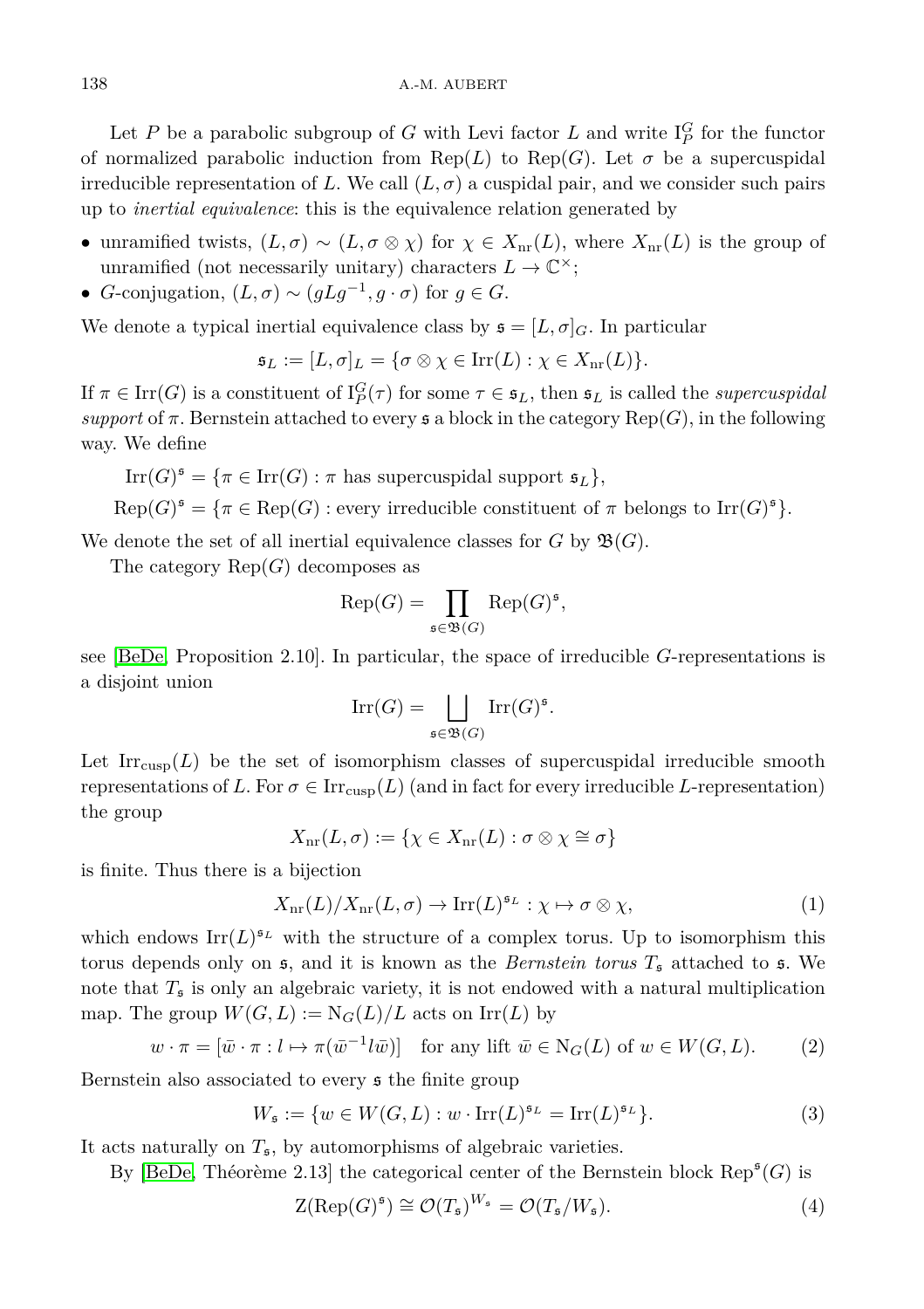Here  $\mathcal O$  stands for the regular functions on an affine variety. Then taking supercuspidal support gives a map

$$
\mathbf{sc} \colon \mathrm{Irr}(G)^{\mathfrak{s}} \to T_{\mathfrak{s}}/W_{\mathfrak{s}} \tag{5}
$$

which is surjective and has finite fibers [\[BeDe,](#page-14-0) §3]. Every  $\pi \in \text{Irr}(G)$  is a constituent of  $I_P^G(\sigma)$ , where  $[L, \sigma]_G$  is uniquely determined. By [\(4\)](#page-3-0) the supercuspidal *L*-representation  $\sigma \in T_{\mathfrak{s}}$  is in fact uniquely determined up to  $W_{\mathfrak{s}}$ . The map  $\pi \mapsto W_{\mathfrak{s}}\sigma$  is just **sc**, and for this reason it is called the cuspidal support map. Via this map  $\mathrm{Irr}^{\mathfrak{s}}(G)$  can be regarded as a non-separated algebraic variety lying over  $T_{\rm s}/W_{\rm s}$ .

**3.2.** The statement of the conjecture. Let  $\mathfrak{s} = [L, \sigma]_G$  be an inertial equivalence class for *G*. Let  $W_{\mathfrak{s},t}$  be the stabilizer in  $W_{\mathfrak{s}}$  of a point  $t \in T_{\mathfrak{s}}$ .

The ABPS conjecture from [\[ABPS1,](#page-13-3) §15] and [\[ABPS8,](#page-13-10) Conjecture 2] in its roughest form asserts that there exists a bijection

<span id="page-4-0"></span>
$$
\operatorname{Irr}(G)^{\mathfrak{s}} \longleftrightarrow T_{\mathfrak{s}}/\!/W_{\mathfrak{s}} \tag{6}
$$

such that:

- (a) it restricts to a bijection between tempered representations and the unitary part of the extended quotient (as explained below);
- (b) it is canonical up to permutations within *L*-packets  $\Pi_{\phi}(G)$  (see Section [4\)](#page-5-0), that is, for any Langlands parameter  $\phi$  for *G*, the image of  $\Pi_{\phi}(G) \cap \text{Irr}^{\mathfrak{s}}(G)$  is canonically defined (assuming the existence of the LLC for *G*).

The definitions of  $W_{\mathfrak{s}}$  and of extended quotients imply that for a fixed Levi subgroup *L* of *G* there is a natural bijection

$$
\bigsqcup_{\mathfrak{s}=[L,\sigma]_G} T_{\mathfrak{s}}/\!/W_{\mathfrak{s}} \to \operatorname{Irr}_{\operatorname{cusp}}(L)/\!/W(G,L). \tag{7}
$$

Let  $\mathcal{L}(G)$  be a set of representatives for the *G*-conjugacy classes of Levi subgroups of *G*. The ABPS conjecture can also be formulated in terms of a bijection

$$
\operatorname{Irr}(G) \longleftrightarrow \bigsqcup_{L \in \mathcal{L}(G)} \operatorname{Irr}_{\operatorname{cusp}}(L) / / W(G, L). \tag{8}
$$

In this version, the conjecture asserts that  $\mathrm{Irr}(G)$  is determined by a much smaller set of data, namely the supercuspidal representations of Levi subgroups *L* of *G*, and the actions of the Weyl groups  $W(G, L)$  on those.

Recall [\[Wal,](#page-15-0) §III.1–III.2] that a supercuspidal representation is tempered if and only if it is unitary.

<span id="page-4-1"></span>DEFINITION 3.1. Let  $T_{\mathfrak{s},\text{un}}$  be the set of unitary representations in  $T_{\mathfrak{s}}$ , a  $W_{\mathfrak{s}}$ -stable compact real subtorus.

Let  $X_{\text{unr}}(L)$  denote the group of unitary unramified characters of L. Without loss of generality we may assume that the basepoint  $\sigma \in T_{\mathfrak{s}}$  is unitary. Then [\(1\)](#page-3-1) becomes a bijection

$$
X_{\text{unr}}(L)/X_{\text{unr}}(L,\sigma) \to T_{\mathfrak{s},\text{un}} \; : \; \chi \mapsto \sigma \otimes \chi.
$$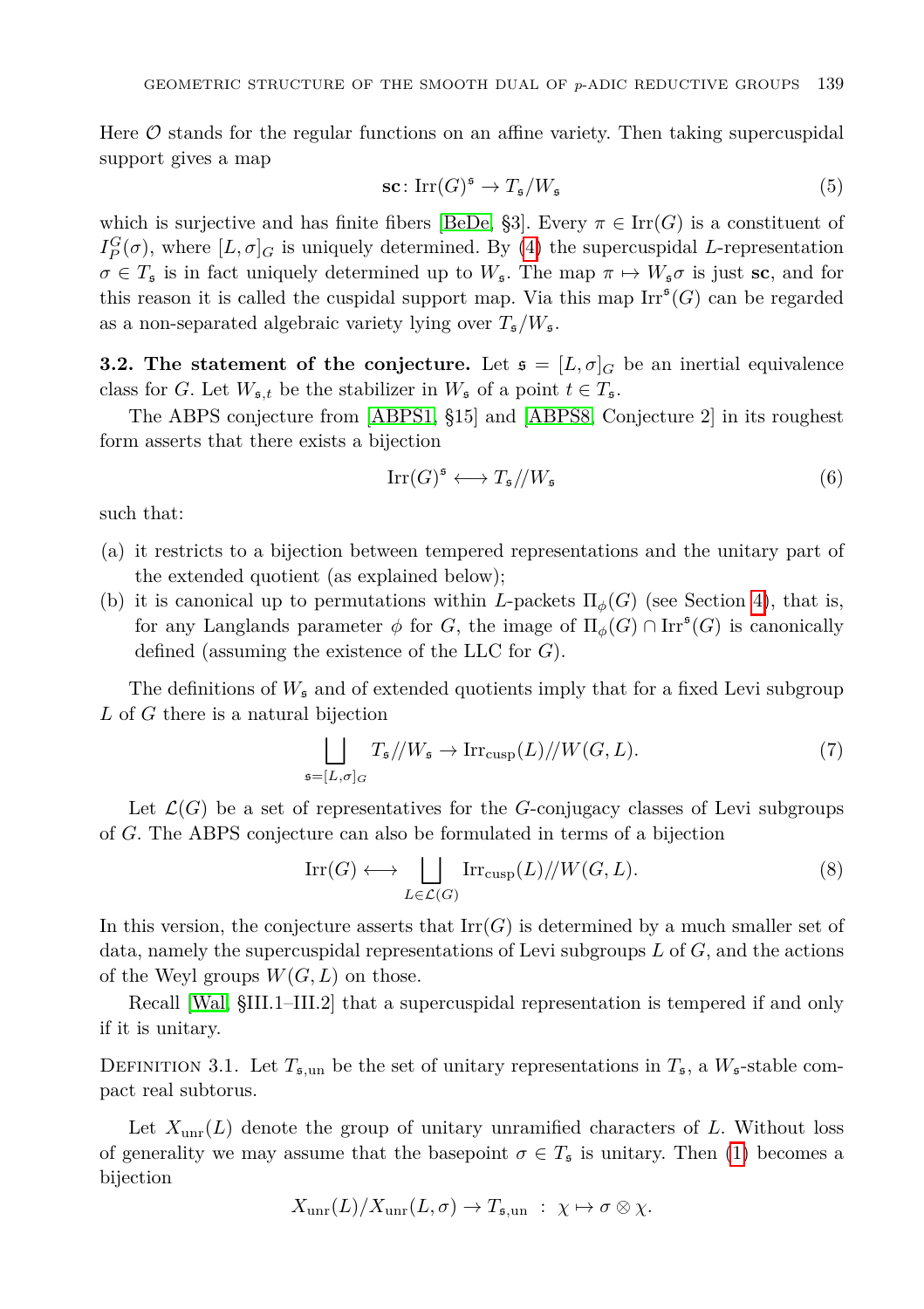Let  $X_{\text{nr}}^{+}(L)$  be the group of unramified characters  $L \to \mathbb{R}_{>0}$ . The polar decomposition of  $X_{\text{nr}}(L)$  reads

<span id="page-5-1"></span>
$$
X_{\text{nr}}(L) = X_{\text{unr}}(L) \times X_{\text{nr}}^+(L).
$$

Since  $X_{\text{nr}}(L,\sigma)$  is finite and  $\mathbb{R}_{>0}$  has no nontrivial finite subgroups,  $X_{\text{nr}}(L,\sigma)$  $X_{\text{nr}}^{+}(L) = \{1\}$ . Hence the canonical map

$$
T_{\mathfrak{s},\text{un}} \times X_{\text{nr}}^+(L) \to T_{\mathfrak{s}} \; : \; (\sigma, \chi^+) \mapsto \sigma \otimes \chi^+ \tag{9}
$$

is bijective. We regard [\(9\)](#page-5-1) as the polar decomposition of  $T_{\mathfrak{s}}$ .

Let  $\text{Irr}_{t}(G)$  be the set of irreducible tempered G-representations (still considered up to isomorphism) and write

$$
\operatorname{Irr}_{\operatorname{t}}(G)^{\mathfrak{s}} = \operatorname{Irr}(G)^{\mathfrak{s}} \cap \operatorname{Irr}_{\operatorname{t}}(G).
$$

Part (a) in the ABPS conjecture asserts that there is a bijection

<span id="page-5-2"></span>
$$
\operatorname{Irr}_{\operatorname{t}}(G)^{\operatorname{s}} \longleftrightarrow T_{\operatorname{\mathfrak{s}},\operatorname{un}}/\!/W_{\operatorname{\mathfrak{s}}}.\tag{10}
$$

In view of the  $W_s$ -equivariant polar decomposition [\(9\)](#page-5-1),  $T_s$ // $W_s$  is a natural way the complexification of its compact real form  $T_{\mathfrak{s},\text{un}}/W_{\mathfrak{s}}$ . Similarly  $\text{Irr}^{\mathfrak{s}}(G)$  can be regarded as the "complexification" of  $\text{Irr}_{t}(G)^{\mathfrak{s}}$  [\[ABPS2,](#page-13-4) §2]. If we manage to construct a bijection [\(10\)](#page-5-2) with suitable properties, then the method of [\[ABPS2,](#page-13-4) §4] shows that it extends to a bijection  $\text{Irr}(G)^{\mathfrak{s}} \longleftrightarrow T_{\mathfrak{s}}/W_{\mathfrak{s}}$  with the same properties. Thus it suffices to prove the ABPS conjecture for tempered representations.

#### <span id="page-5-0"></span>**4. The local Langlands correspondence**

**4.1. Enhanced Langlands parameters.** Let *W<sup>F</sup>* be the Weil group of *F*. We write  $W'_F := W_F \times SL_2(\mathbb{C})$  (that may be viewed as version of the *Weil–Deligne group* of *F*). Let  $\Phi(G)$  denote the set of *G*<sup> $\vee$ </sup>-orbits of Langlands parameters for *G*, where  $G^{\vee}$  is the Langlands dual group of *G* (a complex Lie group with root datum dual to that of *G*).

The local Langlands conjecture (LLC) asserts notably that the set  $\text{Irr}(G)$  of isomorphism classes of irreducible smooth representations of *G* can be parametrized by  $\Phi(G)$ . This parametrization is not a bijection in general. In fact, it is conjectured that each conjugacy class  $\phi \in \Phi(G)$  is associated with a finite set  $\Pi_{\phi}(G)$  of isomorphism classes of irreducible smooth representations of  $G$ , and they give a disjoint decomposition of  $\text{Irr}(G)$ :

$$
\operatorname{Irr}(G) = \bigsqcup_{\phi \in \Phi(G)} \Pi_{\phi}(G). \tag{11}
$$

Such finite sets are called *L-packets for G*. Recent developments of the LLC can be found in [\[Au\]](#page-13-14) and the references there.

In order to parametrize the irreducible representations in a given *L*-packet, we need more information than just the Langlands parameter itself.

We denote by  $Z^{\vee}$  the center of  $G^{\vee}$ . Let  $G^{\vee}_{ad}$  be the adjoint group of  $G^{\vee}$ , and let  $G^{\vee}_{sc}$ be the simply connected cover of the derived group of  $G^\vee.$ 

<span id="page-5-3"></span>Let  $\phi: W_F' \to G^{\vee}$  be an *L*-parameter. Let  $Z_{G_{ad}^{\vee}}(\phi(W_F))$  be the centralizer of  $\phi(W_F)$ in  $G_{\text{ad}}^{\vee}$ , and let

$$
\mathcal{G}_{\phi} := \mathcal{Z}_{G_{\mathrm{sc}}^{\vee}}^{1}(\phi(W_{F})) \tag{12}
$$

be the inverse image of  $Z_{G_{ad}}(\phi(W_F))$  in  $G_{sc}^{\vee}$ . We set  $\overline{\mathcal{G}}_{\phi} := Z_{G^{\vee}}(\phi(W_F)).$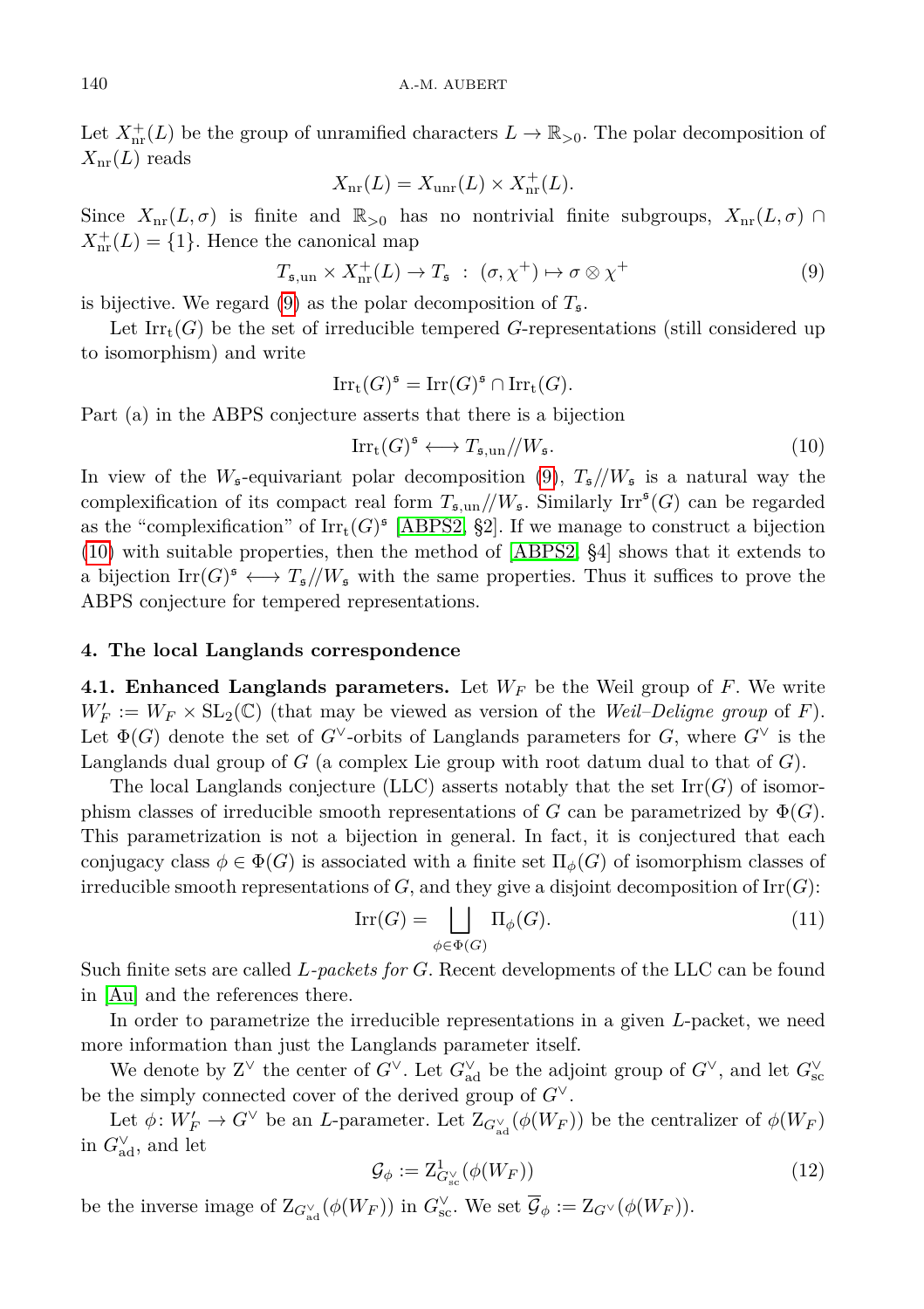EXAMPLE 4.1. The group  $Z^{\vee}$  is  $\{\pm 1\}$  if  $G = SO_{2n+1}(F)$ , and is trivial if  $G = Sp_{2n}(F)$ . We have

$$
\begin{cases} \mathcal{G}_{\phi} = \overline{\mathcal{G}}_{\phi} = Z_{\mathrm{Sp}_{2n}(\mathbb{C})}(\phi(W_F)), & \text{if } G = \mathrm{SO}_{2n+1}(F), \\ \mathcal{G}_{\phi} = Z_{\mathrm{Spin}_{2n+1}(\mathbb{C})}^1(\phi(W_F)) \text{ and } \overline{\mathcal{G}}_{\phi} = Z_{\mathrm{SO}_{2n+1}(\mathbb{C})}(\phi(W_F)), & \text{if } G = \mathrm{Sp}_{2n}(F). \end{cases}
$$

We define the finite groups

$$
\mathcal{S}_{\phi} := \pi_0(\mathcal{Z}_{G_{\mathrm{sc}}^{\vee}}^1(\phi)) \quad \text{and} \quad A_{\phi} := \pi_0(\mathcal{Z}_{G^{\vee}}(\phi)). \tag{13}
$$

We call any irreducible representation of  $S_{\phi}$  an *enhancement* of  $\phi$ . An irreducible representation  $\rho$  of  $\mathcal{S}_{\phi}$  is said to be *G-relevant* if its restriction to  $\mathcal{Z}(G_{\text{sc}}^{\vee})^{W_F}$  is a multiple of the character which corresponds to the cohomology class defined by *G* via the Kottwitz isomorphism

$$
X^*(\mathcal{Z}(G_{\mathrm{ad}}^{\vee})^{W_F}) \simeq \mathrm{H}^1_{\mathrm{c}}(F, G_{\mathrm{ad}}).
$$

An *enhanced* Langlands parameter (or enhanced *L*-parameter) for *G* is a pair (*φ, ρ*), where  $\phi \in \Phi(G)$  and  $\rho$  is a *G*-relevant irreducible representation of the group  $\mathcal{S}_{\phi}$ . The group  $S_\phi$  coincides with the group considered by both Arthur in [\[Ar\]](#page-13-15) and Kaletha in [\[Kal,](#page-14-1) §4.6]. We set

$$
u_{\phi} := \phi(1, \left(\begin{smallmatrix} 1 & 1 \\ 0 & 1 \end{smallmatrix}\right)),\tag{14}
$$

and denote  $\mathcal{O}_{\phi}$  the conjugacy class of  $u_{\phi}$  in  $\mathcal{G}_{\phi}$ .

The group  $S_\phi$  and  $A_\phi$  are isomorphic to the groups

$$
A_{\mathcal{G}_{\phi}}(u_{\phi}) := \pi_0(\mathcal{Z}_{\mathcal{G}_{\phi}}^1(u_{\phi})) \quad \text{and} \quad A_{\overline{\mathcal{G}}_{\phi}}(u_{\phi}) := \pi_0(\mathcal{Z}_{\overline{\mathcal{G}}_{\phi}}(u_{\phi})),
$$

respectively, see [\[AMS1,](#page-13-13) (92)] and [\[Mou1,](#page-14-2) §3].

Let  $\mathcal{R}_{\phi}$  denote the component group of  $Z_{G^{\vee}}(\phi)/Z^{\vee}$ . It is expected that  $\Pi_{\phi}(G)$  is in bijection with  $\text{Irr}(\mathcal{R}_{\phi})$ . The map  $G_{\text{sc}}^{\vee} \to G_{\text{ad}}^{\vee}$  induces a homomorphism  $\mathcal{S}_{\phi} \to \mathcal{R}_{\phi}$ . Set

$$
\mathcal{Z}_{\phi} := \mathcal{Z}(G_{\rm sc}^{\vee}) / \mathcal{Z}(G_{\rm sc}^{\vee}) \cap \mathcal{Z}_{G_{\rm sc}}(\phi)^{\circ}.
$$
 (15)

Then  $\mathcal{S}_{\phi}$  is a central extension of  $\mathcal{R}_{\phi}$  by  $\mathcal{Z}_{\phi}$  (see [\[ABPS8,](#page-13-10) Lemma 1.7]):

$$
1 \to \mathcal{Z}_{\phi} \to \mathcal{S}_{\phi} \to \mathcal{R}_{\phi} \to 1. \tag{16}
$$

Since  $G_{\text{sc}}^{\vee}$  is a central extension of  $G_{\text{ad}}^{\vee} = G^{\vee}/\mathbb{Z}(G^{\vee})$ , the conjugation action of  $G_{\text{sc}}^{\vee}$  on itself and on  $\mathcal{S}_{\phi}$  descends to an action of  $G_{\text{ad}}^{\vee}$ . Via the canonical quotient map, also  $G^{\vee}$ acts on  $\mathcal{S}_{\phi}$  by conjugation.

We let  $G^{\vee}$  act on the set of enhanced *L*-parameters for  $G$  by

$$
g \cdot (\phi, \rho) = (g \phi g^{-1}, g \cdot \rho) \quad \text{where} \quad (g \cdot \rho)(a) = \rho(g^{-1}ag). \tag{17}
$$

We denote by  $\Phi_e(G)$  the set of *G*<sup>∨</sup>-conjugacy classes of enhanced Langlands parameters for *G*.

**4.2.** The ordinary and generalized Springer correspondences. Let  $\mathcal{G}$  be a complex (possibly disconnected) reductive group. Let  $\mathcal{G}^{\circ}$  be its identity component. We denote by  $U(\mathcal{G})$  the unipotent variety of  $\mathcal{G}$ .

For  $u \in \mathcal{G}$  unipotent, we denote by  $A_{\mathcal{G}}(u)$  the component group of the centralizer of *u* in  $\mathcal{G}$ , and by Irr( $A_{\mathcal{G}}(u)$ ) the set of equivalence classes of irreducible representations of  $A_G(u)$ .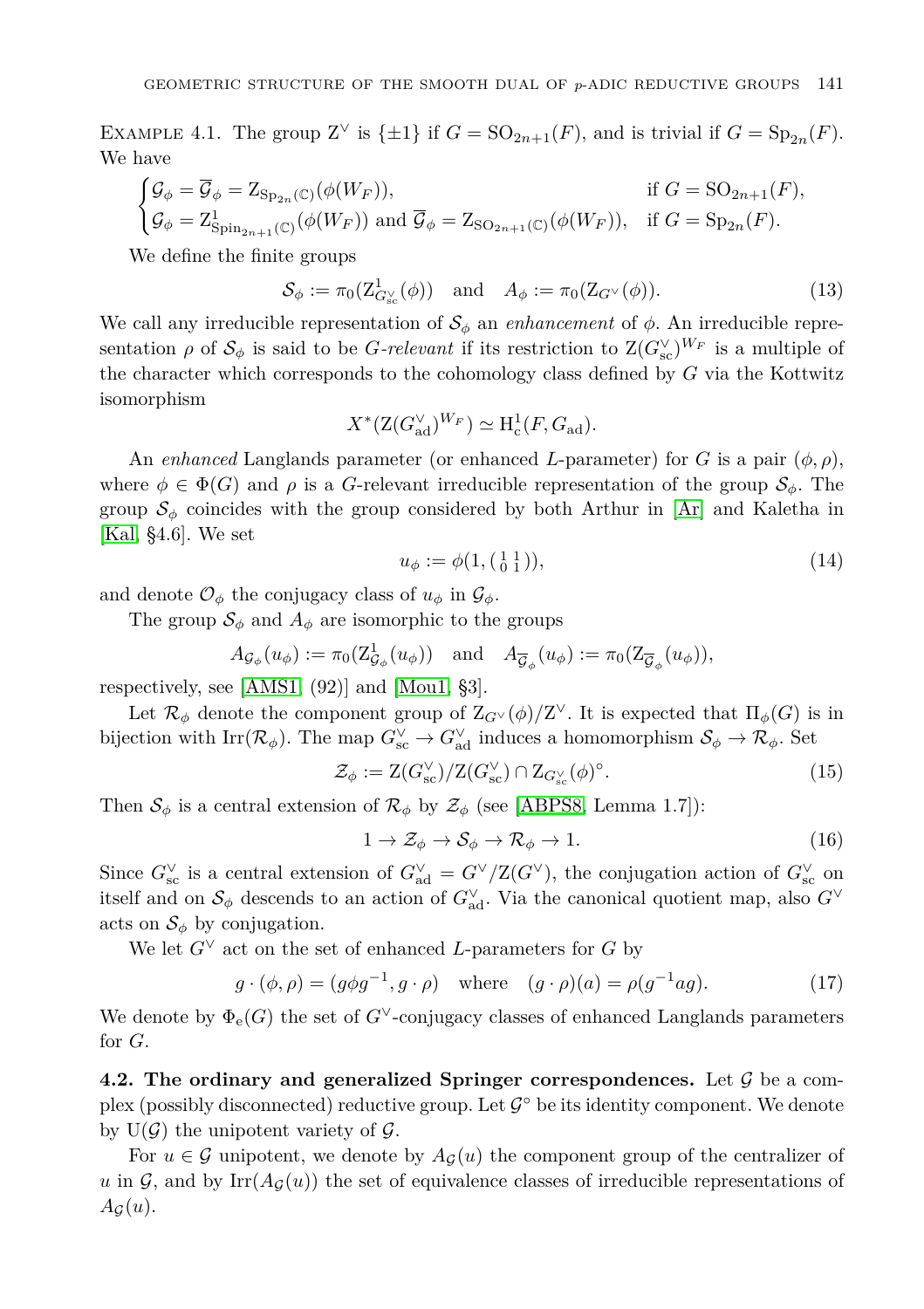DEFINITION 4.2. The *enhancement* of  $U(\mathcal{G})$  is the set  $U_e(\mathcal{G})$  of  $\mathcal{G}$ -conjugacy classes of pairs  $(\mathcal{O}, \rho)$ , with  $\mathcal O$  is a unipotent class in  $\mathcal G$ , and  $\rho \in \text{Irr}(A_{\mathcal G}(u))$ , with  $u \in \mathcal O$ . The pair (O*, ρ*) is called an *enhanced unipotent class* in G.

For *u* a given unipotent element in  $\mathcal{G}^{\circ}$ , let  $A_{\mathcal{G}^{\circ}}(u)$  denote the component group of its centralizer  $Z_{\mathcal{G}^{\circ}}(u)$  of *u* in  $\mathcal{G}^{\circ}$ . Let  $\mathcal{O} := (u)_{\mathcal{G}^{\circ}}$  be the  $\mathcal{G}^{\circ}$ -conjugacy class of *u*. We denote by  $\rho \mapsto \mathcal{E}_{\rho}$  the bijection between  $\text{Irr}(A_{\mathcal{G}^{\circ}}(u))$  and the irreducible  $\mathcal{G}^{\circ}$ -equivariant local systems  $\mathcal E$  on  $\mathcal O$ , and by  $\mathcal E \mapsto \rho_{\mathcal E}$  the inverse bijection. A representation  $\rho^{\circ} \in \text{Irr}(A_{\mathcal G^{\circ}}(u))$ is said to be *cuspidal* if the perverse sheaf  $\text{IC}(\mathcal{O}, \mathcal{E}_{\rho^{\circ}})$  is cuspidal. Then, a representation  $\rho \in \text{Irr}(A_{\mathcal{G}}(u))$  is *cuspidal* if its restriction to  $A_{\mathcal{G}^{\circ}}(u)$  is a direct sum of cuspidal irreducible representations of  $A_{\mathcal{G}^{\circ}}(u)$  and an *enhanced unipotent class*  $(\mathcal{O}, \rho)$  (resp.  $(\mathcal{O}, \rho^{\circ})$ ) is called *cuspidal* if  $\rho$  (resp.  $\rho^{\circ}$ ) is cuspidal. We set

 $\text{Irr}_{\text{cusp}}(A_{\mathcal{G}}(u)) := \{ \rho \in \text{Irr}(A_{\mathcal{G}}(u)) \text{ such that } \rho \text{ is cuspidal} \}.$ 

A *quasi-Levi subgroup* of G is a subgroup M of the form  $M = Z_{\mathcal{G}}(Z(\mathcal{L})^{\circ})$ , with  $\mathcal{L}$  a Levi subgroup of  $\mathcal{G}^{\circ}$ . The group M is said to be *cuspidal* if there exists a cuspidal enhanced unipotent pair in M. Let  $\mathfrak{B}(U_e(\mathcal{G}))$  be the set of G-conjugacy classes of pairs  $(\mathcal{M},(\mathcal{O},\varepsilon))$ , where M is a cuspidal quasi-Levi subgroup of  $\mathcal{G}$ , and  $(\mathcal{O},\varepsilon)$  is a cuspidal enhanced unipotent pair in M.

The simple objects in  $Perv_{\mathcal{G}^{\circ}}(U(\mathcal{G}^{\circ}))$  are the  $IC(\mathcal{O}, \mathcal{E})$ , where  $\mathcal O$  is a unipotent class in  $\mathcal{G}^{\circ}$  and  $\mathcal{E}$  is an irreducible  $\mathcal{G}^{\circ}$ -equivariant  $\overline{\mathbb{Q}}_{\ell}$ -local system on  $\mathcal{O}$ . Let  $(\mathcal{O}, \rho) \in U_{e}(\mathcal{G}^{\circ})$ be an arbitrary enhanced unipotent class, and set  $\mathcal{F}_{\rho} := \text{IC}(\mathcal{O}, \mathcal{E}_{\rho})$ . Then  $\mathcal{F}_{\rho}$  occurs as a summand of  $i_{\mathcal{L}^\circ \subset \mathcal{P}^\circ}(\mathrm{IC}(\mathcal{O}_0, \mathcal{E}_0)),$  for some quadruple  $(\mathcal{P}^\circ, \mathcal{M}^\circ, \mathcal{O}_0, \mathcal{E}_0),$  where  $\mathcal{P}^\circ$ is a parabolic subgroup of  $\mathcal{G}^{\circ}$  with Levi subgroup  $\mathcal{M}^{\circ}$  and  $(\mathcal{O}_0, \mathcal{E}_0)$  is a cuspidal enhanced unipotent class in  $\mathcal{M}^{\circ}$  (see [\[Lus,](#page-14-3) §6.2] and [\[AHJR,](#page-12-0) Cor. 2.7]) and, moreover,  $(\mathcal{P}^{\circ},\mathcal{M}^{\circ},\mathcal{O}_0,\mathcal{E}_0)$  is unique up to  $\mathcal{G}^{\circ}$ -conjugation (see [\[Lus,](#page-14-3) Prop. 6.3]). We denote by  $f^{\circ} := (\mathcal{M}^{\circ},(\mathcal{O}_0,\varepsilon_0))_{\mathcal{G}^{\circ}}$  the  $\mathcal{G}^{\circ}$ -conjugacy class of  $(\mathcal{M}^{\circ},(\mathcal{O}_0,\varepsilon_0))$ , where  $\varepsilon_0$  corresponds to  $\mathcal{E}_0$ , and we call it the *cuspidal support* of the enhanced unipotent class  $(\mathcal{O}, \rho)$ .

<span id="page-7-0"></span>The center  $Z(\mathcal{G}^{\circ})$  of  $\mathcal{G}^{\circ}$  maps naturally to  $A_{\mathcal{G}^{\circ}}(\mathcal{O})$  and to  $A_{\mathcal{M}^{\circ}}(\mathcal{O}_0)$ . By construction [\[Lus,](#page-14-3) Theorem 6.5.a]  $\rho$  and  $\varepsilon_0$  have the same  $Z(\mathcal{G}^{\circ})$ -character. We define a *cuspidal support map* from

$$
\Psi_{\mathcal{G}^{\circ}} \colon U_{e}(\mathcal{G}^{\circ}) \to \mathfrak{B}(U_{e}(\mathcal{G}^{\circ})), \tag{18}
$$

by sending the  $\mathcal{G}^{\circ}$ -conjugacy class of  $(\mathcal{O}, \rho)$  to its cuspidal support  $\mathfrak{t}^{\circ} = (\mathcal{M}^{\circ}, (\mathcal{O}_0, \varepsilon_0))_{\mathcal{G}^{\circ}}$ . Let  $\mathfrak{t}^{\circ} \in \mathfrak{B}(U_{e}(\mathcal{G}^{\circ})).$ 

- 1. We denote by  $U_e(\mathcal{G}^{\circ})^{t^{\circ}}$  the fiber of t under the map  $\Psi_{\mathcal{G}^{\circ}}$ .
- 2. Let  $W_{\mathcal{M}^{\circ}} := N_{\mathcal{G}^{\circ}}(\mathcal{M}^{\circ})/\mathcal{M}^{\circ}$ , and let  $W_{\mathfrak{t}^{\circ}} := N_{\mathcal{G}^{\circ}}(\mathfrak{t}^{\circ})/\mathcal{M}^{\circ}$ .

The group  $W_{\mathcal{M}}$ <sup>°</sup> is a Weyl group, it coincides with  $W_{\mathfrak{t}^\circ}$  for every  $\mathfrak{t}^\circ \in \mathfrak{B}(U_{\mathfrak{e}}(\mathcal{G}^\circ))$ , and

$$
U_e(\mathcal{G}^\circ)=\bigsqcup_{\mathfrak{t}^\circ\in\mathfrak{B}(U_e(\mathcal{G}^\circ))}U_e(\mathcal{G}^\circ)^{\mathfrak{t}^\circ},
$$

and  $U_e(\mathcal{G}^{\circ})^{\mathfrak{t}^{\circ}}$  is in bijection with  $\mathrm{Irr}(W_{\mathcal{M}^{\circ}})$  (see [\[Lus\]](#page-14-3)).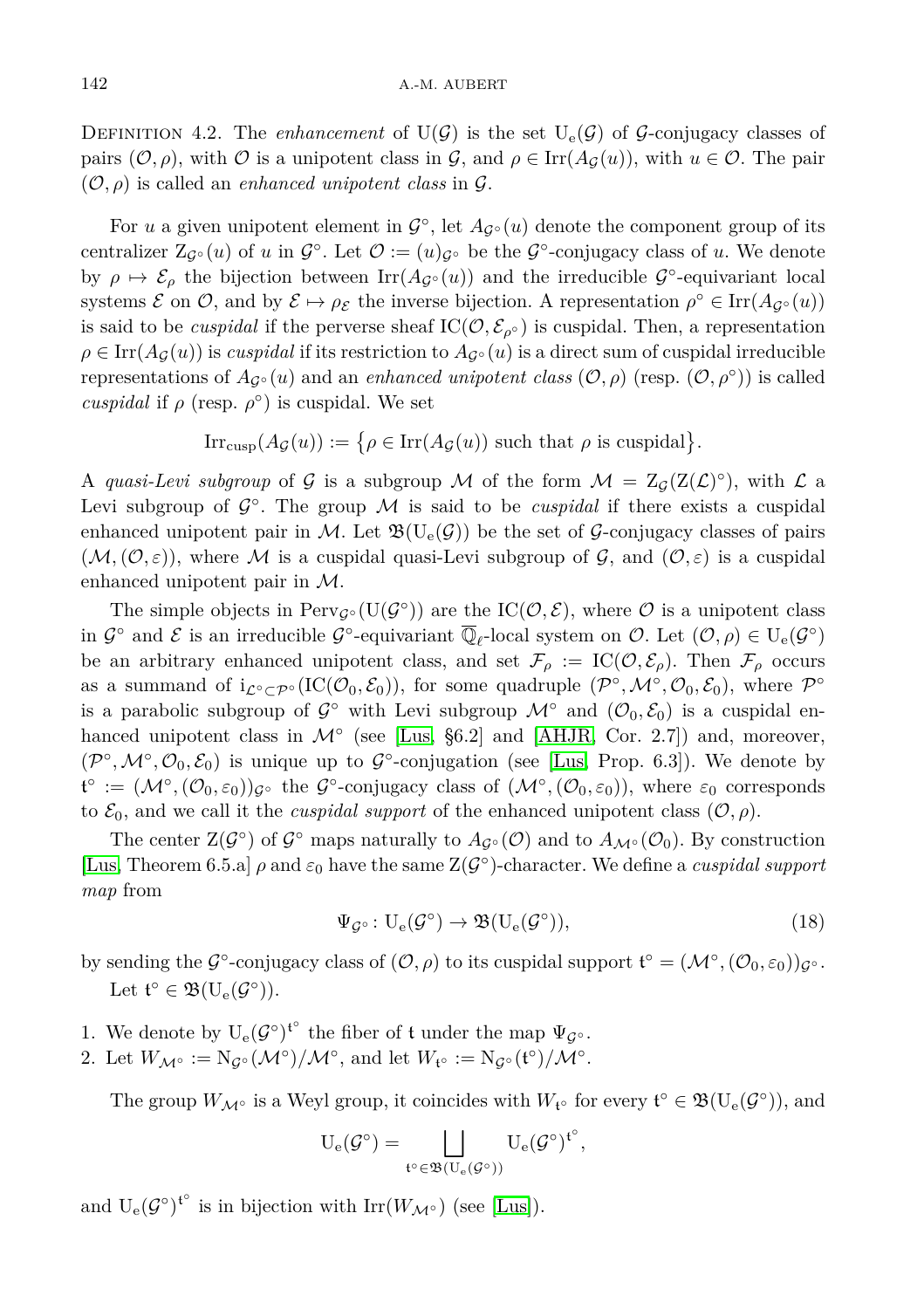In [\[AMS1\]](#page-13-13) we extend the generalized Springer correspondence from  $\mathcal{G}^{\circ}$  to  $\mathcal{G}$  in the following way. Let  $\mathfrak{t} = (\mathcal{M},(\mathcal{O}_0,\varepsilon))_{\mathcal{G}} \in \mathfrak{B}(U_e(\mathcal{G}))$ . We set

$$
W_{\mathfrak{t}} := \mathrm{N}_\mathcal{G}(\tau)/\mathcal{M} \quad \text{and} \quad W_{\mathfrak{t}}^\circ := \mathrm{N}_{\mathcal{G}^\circ}(\mathcal{M}^\circ)/\mathcal{M}^\circ.
$$

Let  $(\mathcal{O}, \rho) \in U_e(\mathcal{G})$ . There exists a map, called the *cuspidal support map for*  $U_e(\mathcal{G})$ 

<span id="page-8-0"></span>
$$
\Psi_{\mathcal{G}}\colon U_{e}(\mathcal{G}) \to \mathfrak{B}(U_{e}(\mathcal{G})),\tag{19}
$$

which coincides to the map  $\Psi_{\mathcal{G}^{\circ}}$  from [\(18\)](#page-7-0) in the case when  $\mathcal{G}$  is connected, such that

$$
U_e(\mathcal{G}) = \bigsqcup_{\mathfrak{t} \in \mathfrak{B}(U_e(\mathcal{G}))} U_e(\mathcal{G})^{\mathfrak{t}},\tag{20}
$$

in which the fiber  $U_e(G)^t$  of t under the map  $\Psi_{\mathcal{G}}$  is isomorphic to the group algebra  $\mathbb{C}[W_t]$ of the finite group  $W_t$ .

REMARK 4.3. When  $\mathcal G$  is disconnected, the cocycle  $\kappa_t$  is not always trivial. It is trivial in the case when  $\mathcal{M}^\circ$  is a torus as proved in [\[ABPS6\]](#page-13-8).

DEFINITION 4.4. An enhanced *L*-parameter  $(\phi, \rho) \in \Phi(G)$ <sub>e</sub> is called *cuspidal* if  $\phi$  is discrete and  $(u_{\phi}, \rho)$  is a cuspidal enhanced unipotent class in the group  $\mathcal{G}_{\phi}$  defined in [\(12\)](#page-5-3).

<span id="page-8-1"></span>Cuspidality Conjecture 4.5 ([\[AMS1,](#page-13-13) §6]). *The cuspidal enhanced Langlands parameters for G correspond by the* LLC *to the irreducible supercuspidal representations of G.*

**4.3. Bernstein series of enhanced Langlands parameters.** Applying the above construction to the group  $\mathcal{G} = \mathcal{G}_{\phi}$ , for every  $(\phi, \rho) \in \Phi_{\mathrm{e}}(G)$ , allows us to obtain a partition of the set of enhanced Langlands parameters into "Bernstein series".

DEFINITION 4.6. Let *L* be a Levi subgroup of *G*. An enhanced Langlands parameter  $(\varphi, \varepsilon)$  for *L* is *cuspidal* if  $\varphi: W_F' \to L^{\vee}$  is discrete and  $(\mathcal{O}_{\varphi}, \varepsilon)$  is a cuspidal pair in  $\mathcal{L}_{\phi}$ , where  $\mathcal{O}_{\varphi}$  is the *L*<sup>V</sup>-conjugacy class of the unipotent element  $\varphi(1, \left(\begin{smallmatrix}1&1\\0&1\end{smallmatrix}\right))$ , and  $\mathcal{L}_{\varphi}$  is defined analogously as  $\mathcal{G}_{\phi}$ , that is,

$$
\mathcal{L}_{\varphi}:=\mathrm{Z}_{L_{\mathrm{sc}}^{\vee}}^1(\varphi(W_{F})).
$$

We will denote by  $\Phi_e(L)$  the set of  $L^{\vee}$ -orbits and by  $\Phi_{e,\text{cusp}}(L)$  the subset of cuspidal *L* <sup>∨</sup>-orbits.

Let  $(\phi, \rho) \in \Phi(G)$ . Recall the unipotent element  $u_{\phi}$  in  $\mathcal{G}_{\phi}$  from [\(12\)](#page-5-3). We set

$$
[\mathcal{M}_{\phi},(\mathcal{O}_{0},\varepsilon)]_{\mathcal{G}_{\phi}} := \Psi_{\mathcal{G}_{\phi}}(u_{\phi},\rho) \in \mathfrak{B}(\mathrm{U}_{\mathrm{e}}(\mathcal{G}_{\phi})),\tag{21}
$$

where  $\Psi_{\mathcal{G}_{\phi}}$  is the cuspidal support map for  $U_{e}(\mathcal{G}_{\phi})$  defined in [\(19\)](#page-8-0). Then the *cuspidal support* of  $(\phi, \rho)$  is defined to be

$$
\mathbf{Sc}(\phi,\rho) := \big( Z_{G^\vee}(Z(\mathcal{M}_\phi)^\circ), \varphi, \varepsilon \big).
$$

On the other hand, the group of unramified characters of *L* is naturally isomorphic to

$$
X_{\rm nr}(^L L) := \{ \xi \colon W_F / I_F \to Z_{G^{\vee}}^{\circ} \}. \tag{22}
$$

Given  $(\varphi, \varepsilon) \in \Phi_{e}(L)$ , and  $\xi \in X_{\text{nr}}(L^{\vee})$ , define  $(\xi \varphi, \varrho) \in \Phi_{e}(L)$  by

$$
\xi \cdot \varphi(w, x) := \begin{cases} \varphi(w, t), & \text{if } (w, x) \in I_F \times \text{SL}_2(\mathbb{C}), \\ \tilde{\xi} \varphi(\text{Fr}_F), & \text{if } (w, x) = (\text{Fr}_F, 1), \end{cases}
$$

where  $\tilde{\xi} \in \mathbb{Z}_{L^{\vee} \rtimes I_F}^{\circ}$  represents  $\xi$ .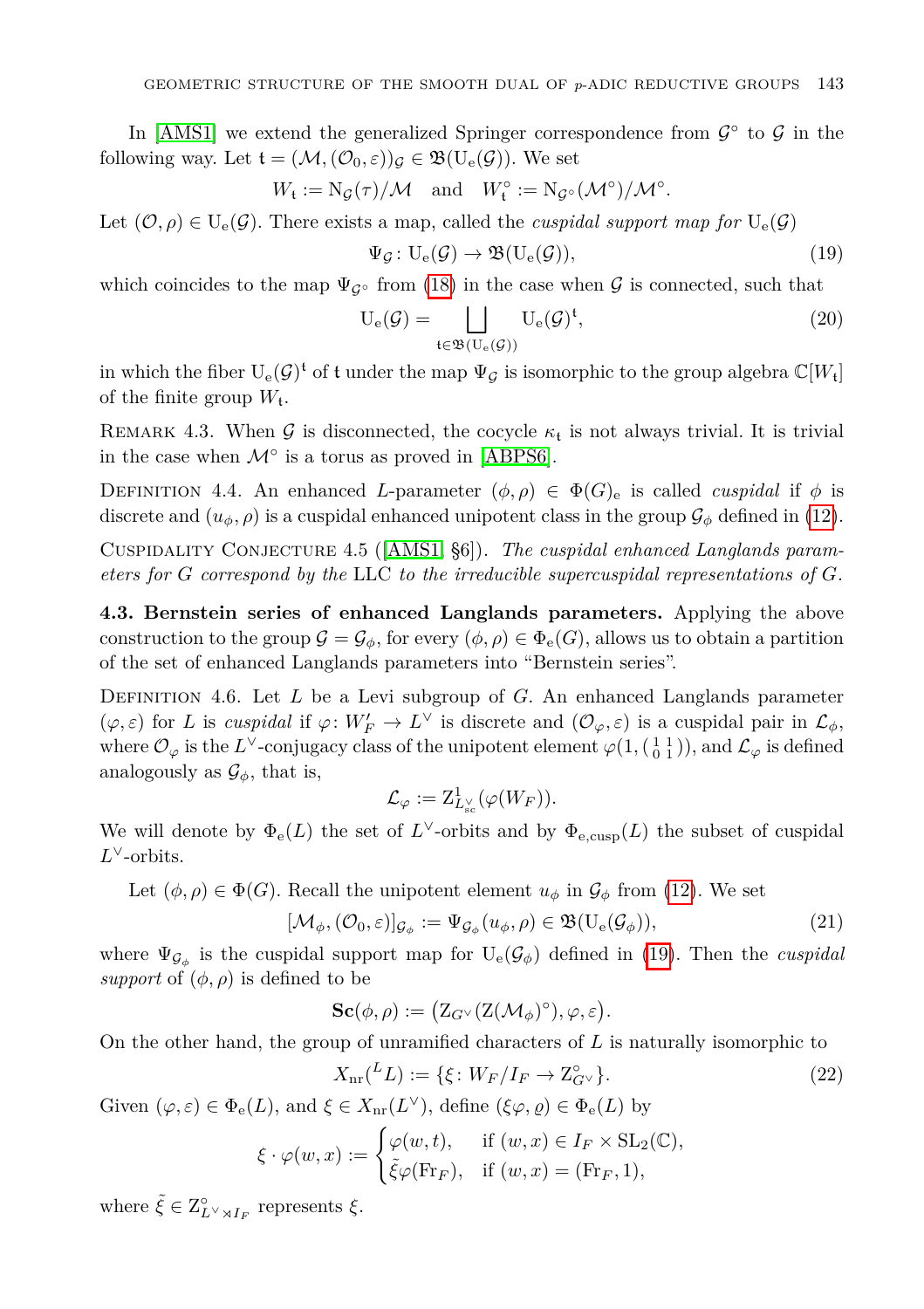DEFINITION 4.7. We denote by  $\mathfrak{s}^{\vee} := \mathfrak{s}_G^{\vee}$  the  $G^{\vee}$ -conjugacy class of  $(L^{\vee}, X_{\text{nr}}(L^{\vee}) \cdot (\varphi, \varepsilon)),$ where *L* is a Levi subgroup of *G*, and  $(\varphi, \varepsilon)$  is a cuspidal enhanced Langlands parameter for *L*. We write

$$
\mathfrak{s}^\vee = [L^\vee, (\varphi, \varepsilon)]_{G^\vee}.
$$

We call  $\mathfrak{s}^{\vee}$  an *inertial class* for  $\Phi_{e}(G)$  and denote by  $\mathfrak{B}^{\vee}(G)$  the set of such  $\mathfrak{s}^{\vee}$ .

Let 
$$
\mathfrak{s}^{\vee} = [L^{\vee}, (\varphi, \varepsilon)]_{G^{\vee}} \in \mathfrak{B}^{\vee}(G)
$$
. We set  
\n
$$
T_{\mathfrak{s}^{\vee}} := \{ (\xi \cdot \varphi)_{L^{\vee}} : \xi \in X_{\mathrm{nr}}(^{L}L) \} \simeq X_{\mathrm{nr}}(^{L}L)/X_{\mathrm{nr}}(^{L}L)(\varphi),
$$
\n(23)

where

$$
X_{\text{nr}}(L)(\varphi) := \big\{ \xi \in X_{\text{nr}}(L) : (\xi \cdot \varphi)_{L^{\vee}} \simeq (\varphi)_{L^{\vee}} \big\}.
$$

The following statement formulates a extension of Conjecture [4.5](#page-8-1) to  $\text{Irr}(G)$ :

<span id="page-9-0"></span>CONJECTURE 4.8. Let  $\mathfrak{s} = [L, \sigma]_G \in \mathfrak{B}(G)$ . The LLC for *L* induces a bijection

$$
c\colon \mathfrak{B}(G) \to \mathfrak{B}^\vee(G)
$$

$$
\mathfrak{s} \mapsto \mathfrak{s}^\vee,
$$

*that satisfies the following properties*:

(a)  $T_{\mathfrak{s}} \simeq T_{\mathfrak{s}^\vee}$ ,

(b)  $W_{\mathfrak{s}} \simeq W_{\mathfrak{s}^\vee}$ .

Conjecture [4.8](#page-9-0) is known to be true in particular for split classical groups over a *p*-adic field of characteristic 0 [\[Mou2\]](#page-14-4) and for representations with unipotent reduction of an arbitrary *p*-adic group [\[Sol3\]](#page-14-5).

<span id="page-9-1"></span>The construction that we will recall below was achieved in [\[AMS1\]](#page-13-13) and leads to a decomposition

$$
\Phi_{\mathbf{e}}(G) = \bigsqcup_{\mathfrak{s}^{\vee} \in \mathfrak{B}^{\vee}(G)} \Phi_{\mathbf{e}}(G)^{\mathfrak{s}^{\vee}}.
$$
\n(24)

Moreover, for each  $\mathfrak{s}^\vee$  in  $\mathfrak{B}^\vee(G)$ , the results of [\[AMS2\]](#page-13-16) and [\[AMS3\]](#page-13-17) show that the subset  $\Phi_{\mathsf{e}}(G)^{\mathfrak{s}^{\vee}}$  is in bijection with the simple modules of a generalized affine Hecke algebras with possibly unequal parameters.

Let  $\mathfrak{s}^{\vee} = [{}^L L, (\varphi, \varepsilon)]_{G}^{\vee} \in \mathfrak{B}^{\vee}(G)$ . We associate to  $\mathfrak{s}^{\vee}$  the finite group

$$
W_{\mathfrak{s}^\vee} := \text{stabilizer of } \mathfrak{s}_{L^\vee}^\vee \text{ in } \mathrm{N}_{G^\vee}(L^\vee)/L^\vee. \tag{25}
$$

Let  $(\phi, \rho) \in \Phi_e(G)^{\mathfrak{s}^\vee}$  and write as above  $\Psi_{\mathcal{G}_{\phi}}(u_{\phi}, \rho) =: [\mathcal{M}_{\phi}, v, \varepsilon]_{\mathcal{G}_{\phi}}$ . Fix a cuspidal datum  $(L, \varphi, \varepsilon)$  and set  $v := u_{\varphi} \in L$ . Let  $(\phi, \rho)$  be an enhanced *L*-parameter for *G*. We set

$$
[\mathcal{M}_{\phi}, v, \varepsilon]_{\mathcal{G}_{\phi}} := \Psi_G(u_{\phi}, \rho). \tag{26}
$$

We set

$$
{}^{L}\Psi(\phi,\rho) := (Z_{G^{\vee}\rtimes W_{F}}(Z(\mathcal{M})^{\circ}),\phi|_{W_{F}},\nu,\varepsilon),
$$
\n(27)

a cuspidal datum for <sup>L</sup>*G*. Fix a cuspidal datum  $({^L}L, \phi|_{W_F}, v, \varepsilon)$  for <sup>L</sup>*G*, and write

$$
\mathfrak{t} := [G \cap L_c, v, \varepsilon]_G, \quad \mathfrak{t}^\circ = [G^\circ \cap L_c, v, \varepsilon_0]_{G^\circ}.
$$
 (28)

<span id="page-9-2"></span>The next result may be considered to be a version of the generalized Springer correspondence for enhanced *L*-parameters instead of enhanced unipotent classes.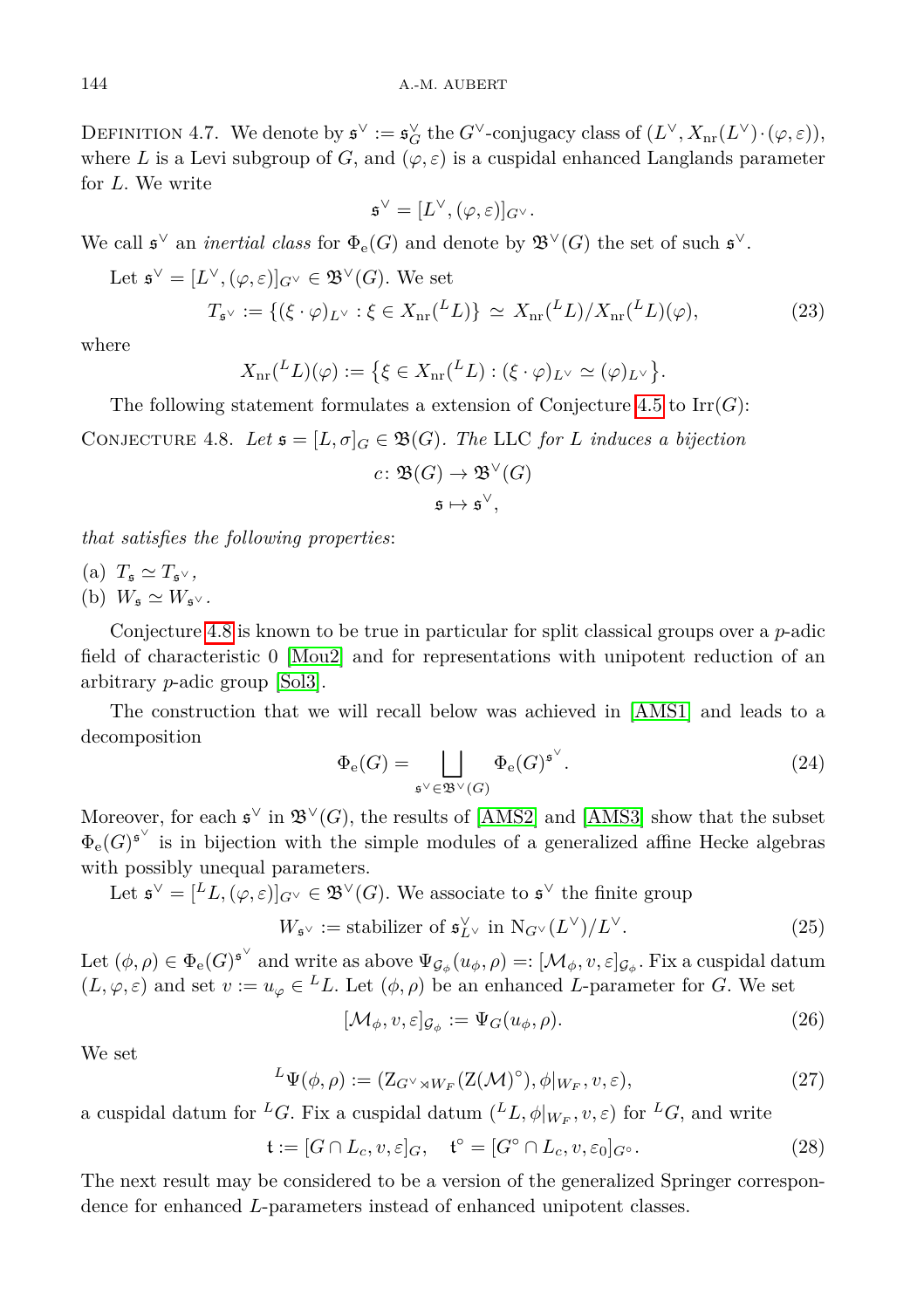PROPOSITION 4.9 ([\[AMS1\]](#page-13-13)).

(a) *There is a bijection*

$$
{}^{L}\Sigma_{\mathfrak{t}}: {}^{L}\Psi^{-1}({}^{L}L,\phi|_{W_{F}},v,\varepsilon) \longleftrightarrow \operatorname{Irr}(\mathbb{C}[W_{\mathfrak{t}},\kappa_{\mathfrak{t}}])
$$

$$
(\phi,\rho) \longmapsto \Sigma_{\mathfrak{t}}(u_{\phi},\rho)
$$

$$
(\phi|_{W_{F}},\Sigma_{\mathfrak{t}}^{-1}(\tau)) \longleftrightarrow \tau.
$$

(b) *Recall that we have a canonical bijection*  $\Sigma_{\mathfrak{t}^{\circ}}$  between  $\text{Irr}_{\mathbb{C}}(W_{\mathfrak{t}^{\circ}})$  and  $\Psi_{\mathcal{G}^{\circ}}^{-1}(\mathfrak{t}^{\circ}) \subset$  $U_e(\mathcal{G}^{\circ})$ *. It relates to part* (a) by

$$
{}^{L}\Sigma_{\mathfrak{t}}(\phi,\rho)|_{W_{\mathfrak{t}^{\circ}}}=\bigoplus_{i}\Sigma_{\mathfrak{t}^{\circ}}(u_{\phi},\rho_{i}),
$$

*where*  $\rho = \bigoplus_i \rho_i$  *is a decomposition into irreducible*  $A_{\mathcal{G}^{\circ}}(u_{\phi})$ *-subrepresentations.* 

(c) The  $G^{\vee}$ -conjugacy class of  $(\phi|_{W_F}, u_{\phi}, \rho_i)$  is determined by any irreducible  $\mathbb{C}[W_{\mathfrak{t}^{\circ}}]$ *subrepresentation of*  ${}^L\Sigma_{\mathfrak{t}}(\phi,\rho)$ *.* 

**5.** A Galois version of ABPS. Let *L* be a Levi subgroup of *G* and let  $\phi_L: W_F' \to L^{\vee}$ be a Langlands parameter for *L*.

Thanks to the decomposition [\(24\)](#page-9-1), the following result reveals a new structure in the space of enhanced Langlands parameters for *G*, that of a disjoint union of extended quotients. It asserts that Conjecture 4 in [\[ABPS8\]](#page-13-10) holds and is proved in [\[Mou2,](#page-14-4) Theorem 3.3] for *G* a split classical group, and in [\[AMS1,](#page-13-13) Theorem 9.3] for general *G*.

<span id="page-10-0"></span>THEOREM 5.1. Let  $\mathfrak{s}_L^{\vee} = [L^{\vee}, \phi|_{W_F}, v, \varepsilon]_{L^{\vee}}$  be an inertial equivalence class for  $L^{\vee}$ . The *maps*  ${}^L\Sigma_t$  *from Proposition* [4.9](#page-9-2) (a) *combine to a bijection* 

$$
\Phi_{\mathbf{e}}(G)^{\mathbf{s}^{\vee}} \longleftrightarrow \Phi_{\mathbf{e}}(L)^{\mathbf{s}^{\vee}} // W_{\mathbf{s}^{\vee}}
$$

$$
(\phi, \rho) \longmapsto ({}^{L}\Psi(\phi, \rho), \Sigma_{\mathbf{t}}(u_{\phi}, \rho))
$$

$$
(\phi|_{W_{F}}, \Sigma_{\mathbf{t}}^{-1}(\tau)) \longleftrightarrow (L^{\vee}, \phi|_{W_{F}}, v, \varepsilon, \tau),
$$

*with the following properties*:

- *it preserves boundedness of* (*enhanced*) *L-parameters,*
- *the restriction of τ to W*<sup>t</sup> *canonically determines the* (*non-enhanced*) *L-parameter in*  $L_{\Sigma_{\text{f}}}(\tau)$ ,

**6. Link with the Baum–Connes conjecture.** This section is a simplified version of [\[ABPS8,](#page-13-10) Section 4] for split *p*-adic groups.

Let X be a locally compact Hausdorff space and let  $\Gamma$  be a group acting on X. For simplicity we assume that Γ is finite. The Γ-equivariant K-theory of *X* was defined in [\[Ati,](#page-13-18) §2.4]. When *X* is compact,  $K^0_{\Gamma}(X)$  is the Grothendieck group of the semigroup of complex  $\Gamma$ -vector bundles on *X*. When *X* is only locally compact, we let  $X \cup \{\infty\}$  be its one-point compactification, and we put

$$
K_{\Gamma}^{0}(X) = \ker(K_{\Gamma}^{0}(X \cup \{\infty\}) \to K_{\Gamma}^{0}(\{\infty\})).
$$
\n(29)

We recall that the equivariant  $K^1$ -group is defined via the suspension functor. It can be expressed as

$$
K_{\Gamma}^{1}(X) = K_{\Gamma}^{0}(X \times \mathbb{R}),
$$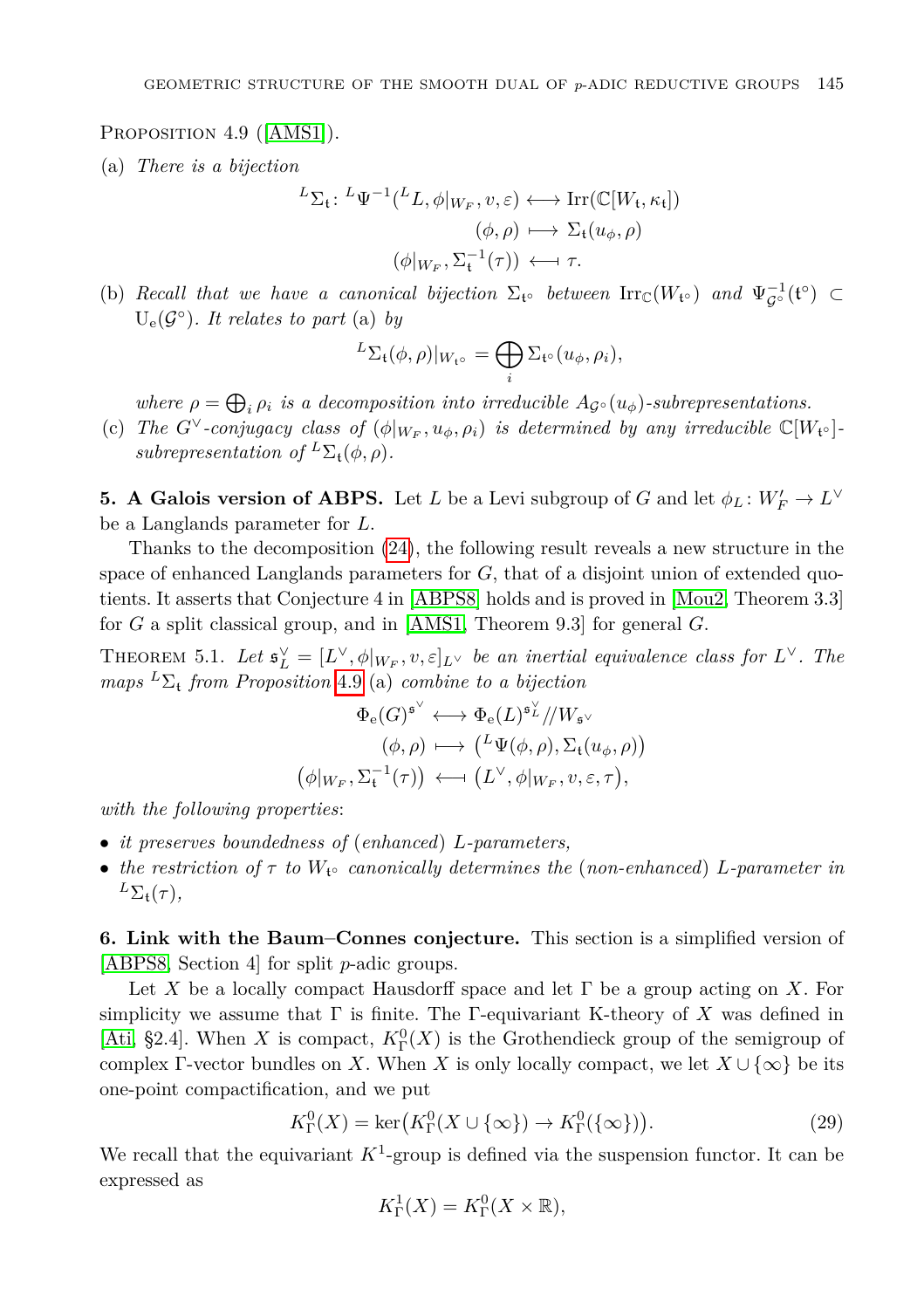where  $\Gamma$  acts trivially on  $\mathbb{R}$ . Typically one writes

$$
K_{\Gamma}^*(X) = K_{\Gamma}^0(X) \oplus K_{\Gamma}^1(X),
$$

a Z*/*2Z-graded abelian group. Let

$$
C_0(X) = \left\{ f \in C(X \cup \{\infty\}, \mathbb{C}) : f(\infty) = 0 \right\}
$$

be the commutative  $C^*$ -algebra of functions on  $X$  which vanish at infinity. By the Serre– Swan Theorem its K-theory is

$$
K_*(C_0(X)) \cong K^*(X).
$$

The group  $\Gamma$  acts on  $C_0(X)$  by automorphisms, and we form the crossed product  $C_0(X) \rtimes \Gamma$ . We have  $\text{Irr}(C_0(X) \rtimes \Gamma) \cong X/\Gamma$  (see [\[ABPS6\]](#page-13-8)). By the Green–Julg Theorem [\[Jul\]](#page-14-6) and the equivariant Serre–Swan Theorem [\[Phi,](#page-14-7) Theorem 2.3.1] there is a natural isomorphism

$$
K_*(C_0(X) \rtimes \Gamma) \cong K^*_\Gamma(X). \tag{30}
$$

Thus we can interpret  $K^*_{\Gamma}(X)$  as the K-theory of the topological space  $X/\!/\Gamma$ . That space being usually not Hausdorff, the statement is not precise, it is rather a manifestation of the philosophy of noncommutative geometry.

As before, let *G* be a reductive *p*-adic group. Let  $\mathcal{H}(G)$  denote the Hecke algebra of *G*, that is, the vector space  $C_c^{\infty}(G)$  of locally constant compactly supported functions on  $G$ , endowed with the convolution product. It is the version of the group algebra of *G* which is most suitable for studying smooth representations. The category  $\text{Rep}(G)$  is naturally equivalent with the category Rep( $\mathcal{H}(G)$ ) of  $\mathcal{H}(G)$ -modules *V* such that  $\mathcal{H}(G) \cdot V = V$ .

The reduced  $C^*$ -algebra  $C^*_{red}(G)$  is the completion of  $\mathcal{H}(G)$  in the algebra of bounded linear operators on the Hilbert space  $L^2(G)$ . It follows from the work of Harish–Chandra (see [\[Vig,](#page-15-1) §10]) that the irreducible representations of  $C^*_{red}(G)$  can be identified with those of the Schwartz algebra of *G*. By [\[Wal,](#page-15-0) §III.7] the latter are the same as irreducible tempered *G*-representations. Thus we get

$$
Irr(C_{red}^*(G)) = Irr_t(G),\tag{31}
$$

which means that  $C^*_{red}(G)$  is the correct  $C^*$ -algebra to study the noncommutative geometry of the tempered dual of *G*. The structure of  $C^*_{red}(G)$  was described by means of the Fourier transform in [\[Ply\]](#page-14-8).

The Baum–Connes conjecture provides a picture of the K-theory of this  $C^*$ -algebra in geometric terms. Let  $\mathcal{I}(G)$  be the (nonreduced) Bruhat–Tits building of *G*. This is a proper *G*-space with many remarkable properties, for example:

- $\mathcal{I}(G)$  satisfies the negative curvature inequality [\[Tit,](#page-14-9) 2.3] and hence is contractible and has unique geodesics [\[Bro,](#page-14-10) §VI.3];
- every compact subgroup of *G* fixes a point of  $\mathcal{I}(G)$ , see [\[Tit,](#page-14-9) §2.3.1] or [\[Bro,](#page-14-10) §VI.4].

In view of [\[BCH,](#page-14-11) Proposition 1.8], these properties make  $\mathcal{I}(G)$  into a universal space for proper *G*-actions [\[BCH,](#page-14-11) Definition 1.6].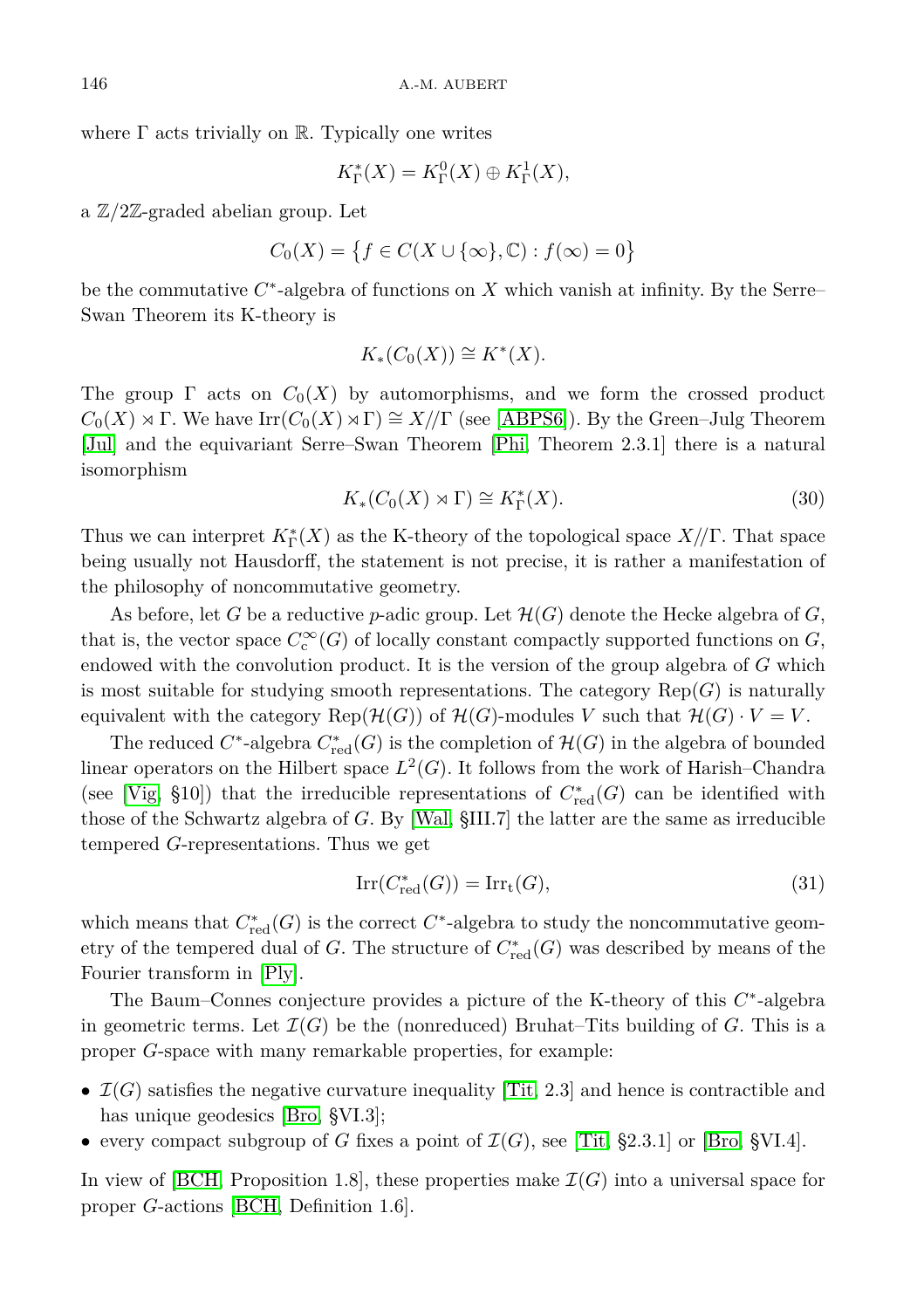Let  $K_*^G(\mathcal{I}(G))$  denote the *G*-equivariant K-homology of  $\mathcal{I}(G)$  as defined in [\[Kas\]](#page-14-12). The Baum–Connes conjecture asserts that the canonical assembly map

<span id="page-12-1"></span>
$$
K_*^G(\mathcal{I}(G)) \to K_*(C_{\text{red}}^*(G))
$$
\n
$$
(32)
$$

is an isomorphism. This was proven (for a large class of groups containing *G*) in [\[Laf\]](#page-14-13). For the groups under consideration the Baum–Connes conjecture can also be formulated and proven more algebraically [\[HiNi\]](#page-14-14), [\[Sch\]](#page-14-15), with equivariant cosheaf homology (also known as chamber homology). By [\[Sol1\]](#page-14-16) these two versions of the conjecture are compatible.

The left-hand side of [\(32\)](#page-12-1), defined in terms of *K*-cycles, has never been directly computed for a noncommutative reductive *p*-adic group. Results of Voigt [\[Voi\]](#page-15-2) allow us to replace the left-hand side with the chamber homology groups. Chamber homology has been directly computed for only two noncommutative *p*-adic groups:  $SL_2(F)$  [\[BHP\]](#page-14-17) and  $GL_3(F)$  [\[AHP\]](#page-13-19). In the case of  $GL_3(F)$ , one can be sure that representative cycles in all the homology groups have been constructed only by checking with the right-hand side of the Baum–Connes conjecture. In other words, one always has to have an independent computation of the right-hand side.

On the *C* ∗ -algebra of [\(32\)](#page-12-1) side our earlier conjectures have something to say. The Bernstein decomposition of  $\mathcal{H}(G)$ :

$$
\mathcal{H}(G) = \bigoplus_{\mathfrak{s} \in \mathfrak{B}(G)} \mathcal{H}(G)^{\mathfrak{s}}
$$

gives rise to a decomposition

$$
C^*_{\text{red}}(G) = \bigoplus_{\mathfrak{s} \in \mathfrak{B}(G)} C^*_{\text{red}}(G)^{\mathfrak{s}} \quad \text{with} \quad \text{Irr}(C^*_{\text{red}}(G)^{\mathfrak{s}}) = \text{Irr}_{\mathfrak{t}}(G)^{\mathfrak{s}}.
$$

Combining this with [\(6\)](#page-4-0) leads to the following conjecture that is the specialization of Conjecture 5 of [\[ABPS8\]](#page-13-10) to the case where *G* is split:

<span id="page-12-2"></span>CONJECTURE 6.1. Let  $\mathfrak{s} \in \mathfrak{B}(G)$ . There exists a canonical isomorphism

$$
K^*_{W_{\mathfrak{s}}}(T_{\mathfrak{s},\text{un}})\to K_*(C^*_{\text{red}}(G)^{\mathfrak{s}}),
$$

 $where K^j_{W_s}(T_{\mathfrak{s},un})$  *is the classical topological equivariant K-theory for the group*  $W_{\mathfrak{s}}$  *acting on the compact torus T*<sup>s</sup>*,*un *introduced in Definition* [3.1](#page-4-1)*.*

Conjecture [6.1,](#page-12-2) that can be viewed as the topological K-theory version of the ABPS conjecture, provides a much finer and more precise formula for  $K_*(C^*_{\text{red}}(G))$  than Baum– Connes alone. In the case when  $\mathfrak{s} = [L, \text{triv}_L]_G$ , with L a torus, it is established modulo torsion in [\[ABPS8,](#page-13-10) (4.9)]. In the more general case when  $\mathfrak{s} = [L, \sigma]_G$  and the supercuspidal representation  $\sigma$  of L has *unipotent reduction* (that is, it is a depth-zero representation obtained from a *unipotent* cuspidal representation of the reductive quotient of a parahoric subgroup of  $L$ ), then Conjecture [6.1](#page-12-2) follows from the combination of  $\text{Sol2}$  and  $\text{Sol3}$ .

### **References**

<span id="page-12-0"></span>[\[AHJR\]](http://dx.doi.org/10.4171/JEMS/618) P. Achar, A. Henderson, D. Juteau, S. Riche, *Modular generalized Springer correspondence I: the general linear group*, J. Eur. Math. Soc. (JEMS) 18 (2016), 1405–1436.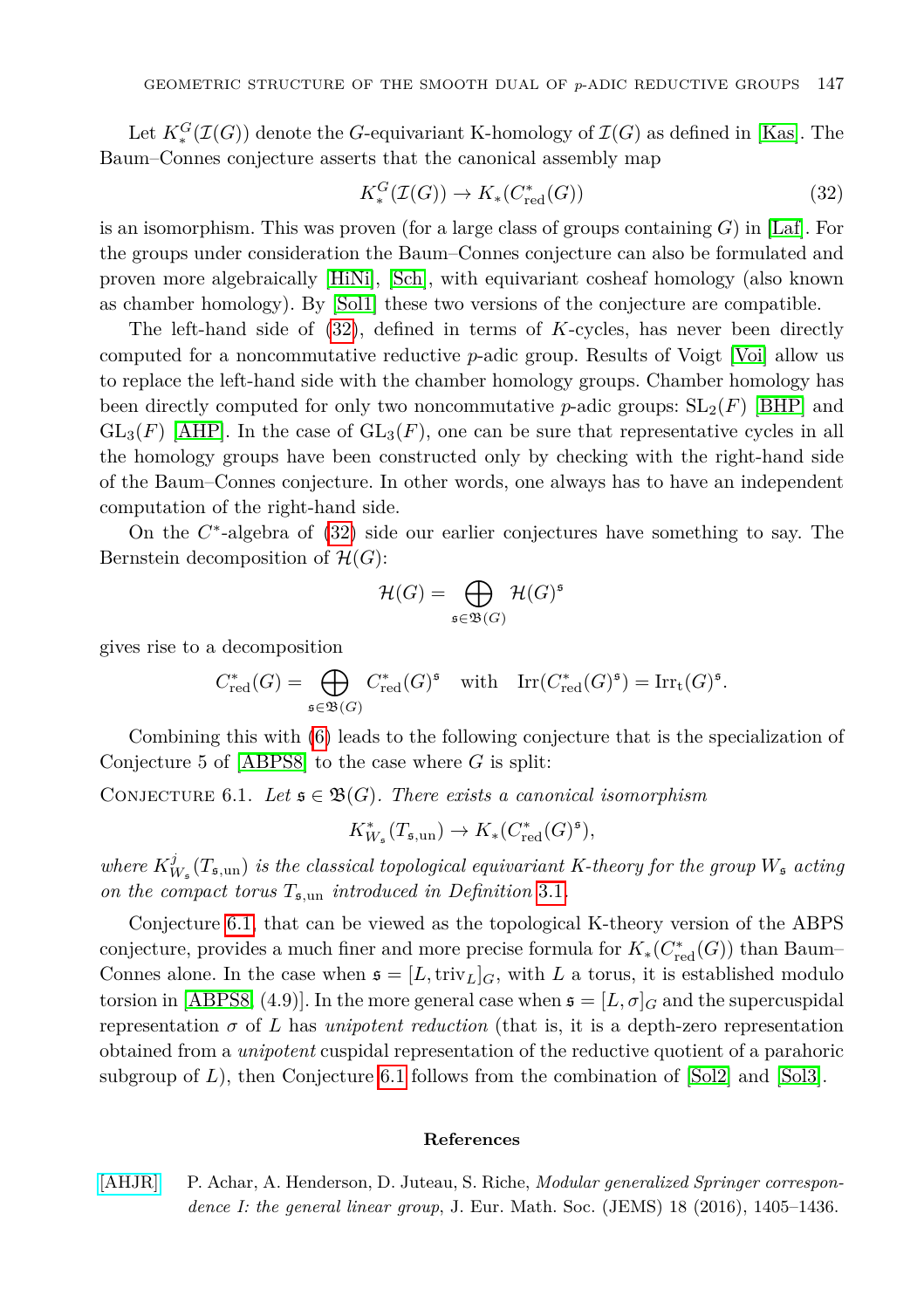# <span id="page-13-18"></span><span id="page-13-15"></span><span id="page-13-14"></span>[\[Ar\]](http://dx.doi.org/10.4310/PAMQ.2006.v2.n1.a9) J. Arthur, *A note on L-packets*, Pure Appl. Math. Q. 2 (2006), 199–217. [Ati] M. F. Atiyah, *K-theory*, Math. Lecture Note Ser., W. A. Benjamin, New York, 1967. [\[Au\]](http://dx.doi.org/10.1365/s13291-017-0171-8) A.-M. Aubert, *Around the Langlands program*, Jahresber. Dtsch. Math.-Ver. 120 (2018), 3–40. [\[ABP1\]](http://dx.doi.org/10.1007/978-3-8348-0352-8_1) A.-M. Aubert, P. Baum, R. J. Plymen, *The Hecke algebra of a reductive p-adic group:*

- <span id="page-13-0"></span>*a geometric conjecture*, in: Noncommutative Geometry and Number Theory, Aspects of Math. E37, Vieweg, Wiesbaden, 2006, 1–34.
- <span id="page-13-1"></span>[\[ABP2\]](http://dx.doi.org/10.1090/conm/543/10730) A.-M. Aubert, P. Baum, R. J. Plymen, *Geometric structure in the representation theory of reductive p-adic groups II*, in: Harmonic Analysis on Reductive, *p*-adic Groups, Contemp. Math. 543, Amer. Math. Soc., Providence, RI, 2011, 71–90.
- [\[ABP3\]](http://dx.doi.org/10.1090/S1088-4165-2011-00392-7) A.-M. Aubert, P. F. Baum, R. J. Plymen, *Geometric structure in the principal series of the p-adic group* G2, Represent. Theory 15 (2011), 126–169.
- <span id="page-13-3"></span>[\[ABPS1\]](http://dx.doi.org/10.1007/s11537-014-1267-x) A.-M. Aubert, P. Baum, R. J. Plymen, M. Solleveld, *Geometric structure in smooth dual and local Langlands correspondence*, Japan. J. Math. 9 (2014), 99–136.
- <span id="page-13-4"></span>[ABPS2] A.-M. Aubert, P. Baum, R. J. Plymen, M. Solleveld, *On the local Langlands correspondence for non-tempered representations*, Münster J. Math. 7 (2014), 27–50.
- <span id="page-13-5"></span>[\[ABPS3\]](http://dx.doi.org/10.1007/978-3-319-43648-7_2) A.-M. Aubert, P. Baum, R. J. Plymen, M. Solleveld, *Depth and the local Langlands correspondence*, in: Arbeitstagung Bonn 2013, Progr. Math. 319, Birkhäuser/ Springer, Cham, 2016, 17–41.
- <span id="page-13-6"></span>[\[ABPS4\]](http://dx.doi.org/10.1186/s40687-016-0079-4) A.-M. Aubert, P. Baum, R. J. Plymen, M. Solleveld, *The local Langlands correspondence for inner forms of* SL*n*, Res. Math. Sci. 3 (2016), Paper No. 32.
- <span id="page-13-7"></span>[\[ABPS5\]](http://dx.doi.org/10.4171/JNCG/244) A.-M. Aubert, P. Baum, R.J. Plymen, M. Solleveld, *Geometric structure for the principal series of a split reductive p-adic group with connected centre*, J. Noncommut. Geom. 10 (2016), 663–680.
- <span id="page-13-8"></span>[\[ABPS6\]](http://dx.doi.org/10.1112/plms.12023) A.-M. Aubert, P. Baum, R. J. Plymen, M. Solleveld, *The principal series of p-adic groups with disconnected centre*, Proc. Lond. Math. Soc. (3) 114 (2017), 798–854.
- <span id="page-13-9"></span>[\[ABPS7\]](http://dx.doi.org/10.1017/S1474748015000079) A.-M. Aubert, P. Baum, R. J. Plymen, M. Solleveld, *Hecke algebras for inner forms of p-adic special linear groups*, J. Inst. Math. Jussieu 16 (2017), 351–419.
- <span id="page-13-10"></span>[\[ABPS8\]](http://dx.doi.org/10.1090/conm/691/13892) A.-M. Aubert, P. Baum, R. J. Plymen, M. Solleveld, *Conjectures about p-adic groups and their noncommutative geometry*, in: Around Langlands Correspondences, Contemp. Math. 691, Amer. Math. Soc., Providence, RI, 2017, 15–51.
- <span id="page-13-11"></span>[\[ABPS9\]](http://dx.doi.org/10.25537/dm.2019v24.373-420) A.-M. Aubert, P. Baum, R. J. Plymen, M. Solleveld, *Smooth duals of inner forms of* GL*<sup>n</sup> and* SL*n*, Doc. Math. 24 (2019), 373–420.
- <span id="page-13-2"></span>[ABPS10] A.-M. Aubert, P. Baum, R. J. Plymen, M. Solleveld, *Morita equivalences for k-algebras*, this volume, 245–265.
- <span id="page-13-19"></span>[\[AHP\]](http://dx.doi.org/10.1007/s10977-006-9001-y) A.-M. Aubert, S. Hasan, R. J. Plymen, *Cycles in the chamber homology of* GL(3), K-Theory 37 (2006), 341–377.
- <span id="page-13-13"></span>[\[AMS1\]](http://dx.doi.org/10.1007/s00229-018-1001-8) A.-M. Aubert, A. Moussaoui, M. Solleveld, *Generalizations of the Springer correspondence and cuspidal Langlands parameters*, Manuscripta Math. 157 (2018), 121–192.
- <span id="page-13-16"></span>[\[AMS2\]](http://dx.doi.org/10.1007/978-3-319-94833-1_2) A.-M. Aubert, A. Moussaoui, M. Solleveld, *Graded Hecke algebras for disconnected reductive groups*, in: Geometric Aspects of the Trace Formula, Simons Symp., Springer, Cham, 2018, 23–84.
- <span id="page-13-17"></span>[AMS3] A.-M. Aubert, A. Moussaoui, M. Solleveld, *Affine Hecke algebras for Langlands parameters*, [arXiv:1701.03593.](http://arxiv.org/abs/1701.03593)
- <span id="page-13-12"></span>[APS] A.-M. Aubert, R. J. Plymen, M. Solleveld, *Contribution to Celebratio Mathematica*, [https://celebratio.org/Baum\\_P/article/714/.](https://celebratio.org/Baum_P/article/714/)

### 148 A.-M. AUBERT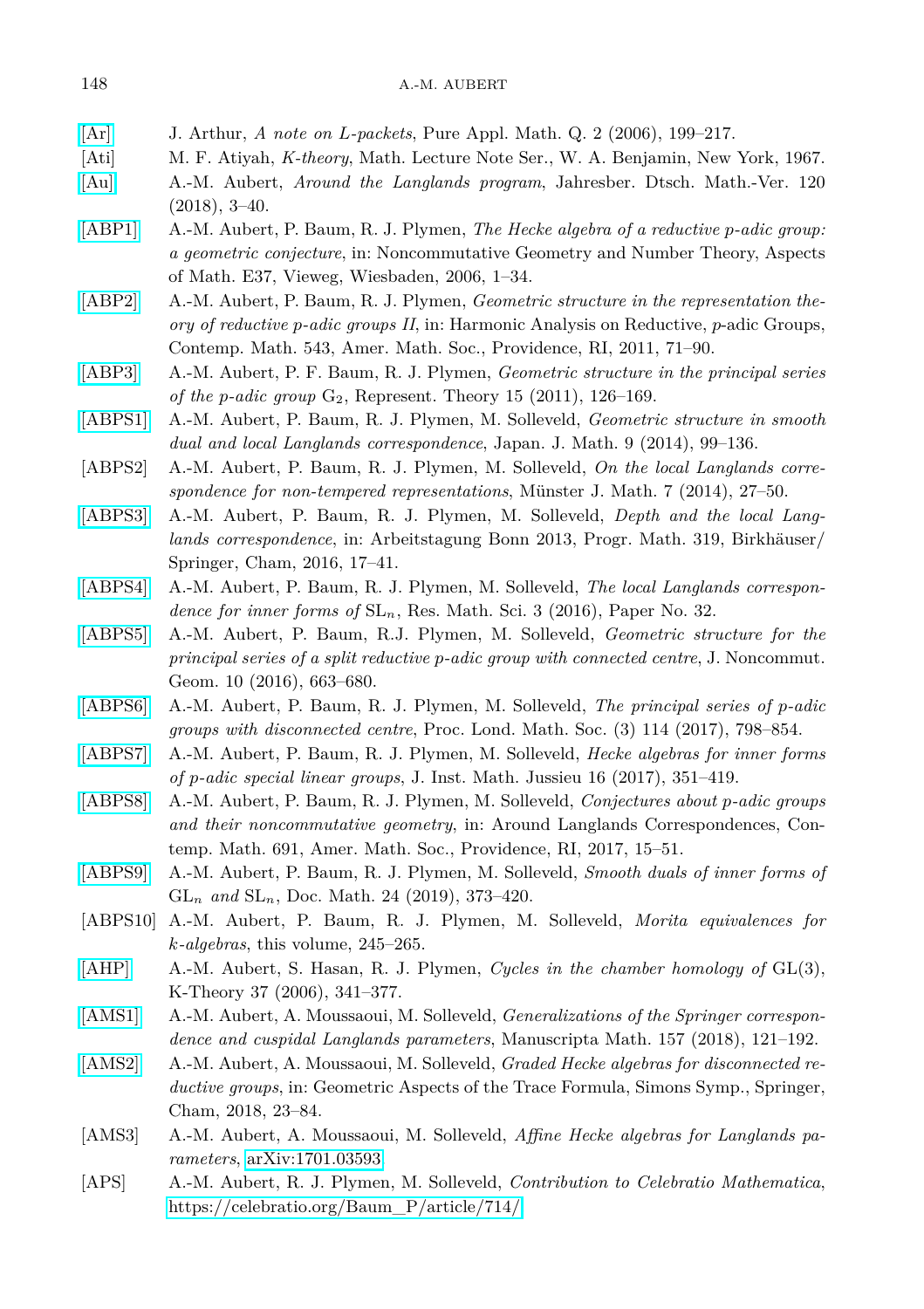- <span id="page-14-11"></span>[\[BCH\]](http://dx.doi.org/10.1090/conm/167/1292018) P. F. Baum, A. Connes, N. Higson, *Classifying space for proper actions and K-theory of group*  $C^*$ -algebras, in:  $C^*$ -algebras: 1943–1993. A fifty year celebration, Contemp. Math. 167, Amer. Math. Soc., Providence, RI, 1994, 240–291.
- <span id="page-14-17"></span>[\[BHP\]](http://dx.doi.org/10.1090/conm/148/01246) P. Baum, N. Higson, R. J. Plymen, *Equivariant homology for* SL(2) *of a p-adic field*, in: Index Theory and Operator Algebras, Contemp. Math. 148, Amer. Math. Soc., Providence, RI, 1993, 1–18.
- [\[BN\]](http://dx.doi.org/10.1023/A:1022672218776) P. Baum, V. Nistor, *Periodic cyclic homology of Iwahori–Hecke algebras*, K-Theory 27 (2002), 329–357.
- <span id="page-14-0"></span>[BeDe] J. Bernstein, *Le "centre" de Bernstein*, in: *Représentations des groupes réductifs sur un corps local*, Travaux en cours, Hermann, Paris, 1984, 1–32.
- [BrP] J. Brodzki, R. J. Plymen, *Complex structure on the smooth dual of* GL(*n*), Doc. Math. 7 (2002), 91–112.
- <span id="page-14-10"></span>[\[Bro\]](http://dx.doi.org/10.1007/978-1-4612-1019-1) K. S. Brown, *Buildings*, Springer, New York, 1989.
- <span id="page-14-14"></span>[\[HiNi\]](http://dx.doi.org/10.1006/jfan.1996.0138) N. Higson, V. Nistor, *Cyclic homology of totally disconnected groups acting on buildings*, J. Funct. Anal. 141 (1996), 466–495.
- <span id="page-14-6"></span>[Jul] P. Julg, *K-théorie équivariante et produits croisés*, C. R. Acad. Sci. Paris Sér. I Math. 292 (1981), 629–632.
- <span id="page-14-1"></span>[\[Kal\]](http://dx.doi.org/10.1007/s00222-018-0791-3) T. Kaletha, *Global rigid inner forms and multiplicities of discrete automorphic representations*, Invent. Math. 213 (2018), 271–369.
- <span id="page-14-12"></span>[\[Kas\]](http://dx.doi.org/10.1007/BF01404917) G. Kasparov, *Equivariant KK-theory and the Novikov conjecture*, Invent. Math. 91 (1988), 147–201.
- <span id="page-14-13"></span>[\[Laf\]](http://dx.doi.org/10.1007/s002220200213) V. Lafforgue, *K-théorie bivariante pour les algèbres de Banach et conjecture de Baum– Connes*, Invent. Math. 149 (2002), 1–95.
- <span id="page-14-3"></span>[\[Lus\]](http://dx.doi.org/10.1007/BF01388564) G. Lusztig, *Intersection cohomology complexes on a reductive group*, Invent. Math. 75 (1984), 205–272.
- <span id="page-14-2"></span>[\[Mou1\]](http://dx.doi.org/10.1090/ert/503) A. Moussaoui, *Centre de Bernstein dual pour les groupes classiques*, Represent. Theory 21 (2017), 172–246.
- <span id="page-14-4"></span>[\[Mou2\]](http://dx.doi.org/10.1090/conm/691/13900) A. Moussaoui, *Proof of the Aubert–Baum–Plymen–Solleveld conjecture for split classical groups*, in: Around Langlands Correspondences, Contemp. Math. 691, Amer. Math. Soc., Providence, RI, 2017, 257–281.
- [\[Opd\]](http://dx.doi.org/10.1017/S1474748004000155) E. M. Opdam, *On the spectral decomposition of affine Hecke algebras*, J. Inst. Math. Jussieu 3 (2004), 531–648.
- <span id="page-14-7"></span>[\[Phi\]](http://dx.doi.org/10.1007/BFb0078657) N. C. Phillips, *Equivariant K-theory and freeness of group actions on C* ∗ *-algebras*, Lecture Notes in Math. 1274, Springer, Berlin, 1987.
- <span id="page-14-8"></span>[\[Ply\]](http://dx.doi.org/10.1016/0022-1236(90)90105-T) R. J. Plymen, *Reduced C* ∗ *-algebra for reductive p-adic groups*, J. Funct. Anal. 88 (1990), 251–266.
- <span id="page-14-15"></span>[\[Sch\]](http://dx.doi.org/10.1006/jabr.1997.7309) P. Schneider, *Equivariant homology for totally disconnected groups*, J. Algebra 203 (1998), 50–68.
- <span id="page-14-16"></span>[\[Sol1\]](http://dx.doi.org/10.1090/S1088-4165-2012-00406-X) M. Solleveld, *On the classification of irreducible representations of affine Hecke algebras with unequal parameters*, Represent. Theory 16 (2012), 1–87.
- <span id="page-14-18"></span>[\[Sol2\]](http://dx.doi.org/10.2140/akt.2018.3.395) M. Solleveld, *Topological K-theory of affine Hecke algebras*, Ann. K-Theory 3 (2018), 395–460.
- <span id="page-14-5"></span>[Sol3] M. Solleveld, *On unipotent representations of ramified p-adic groups*, [arXiv:](http://arxiv.org/abs/1912.08451) [1912.08451.](http://arxiv.org/abs/1912.08451)
- <span id="page-14-9"></span>[Tit] J. Tits, *Reductive groups over local fields*, in: *Automorphic Forms, Representations and L-functions. Part I*, Proc. Sympos. Pure Math. 33, Amer. Math. Soc., Providence, RI, 1979, 29–69.